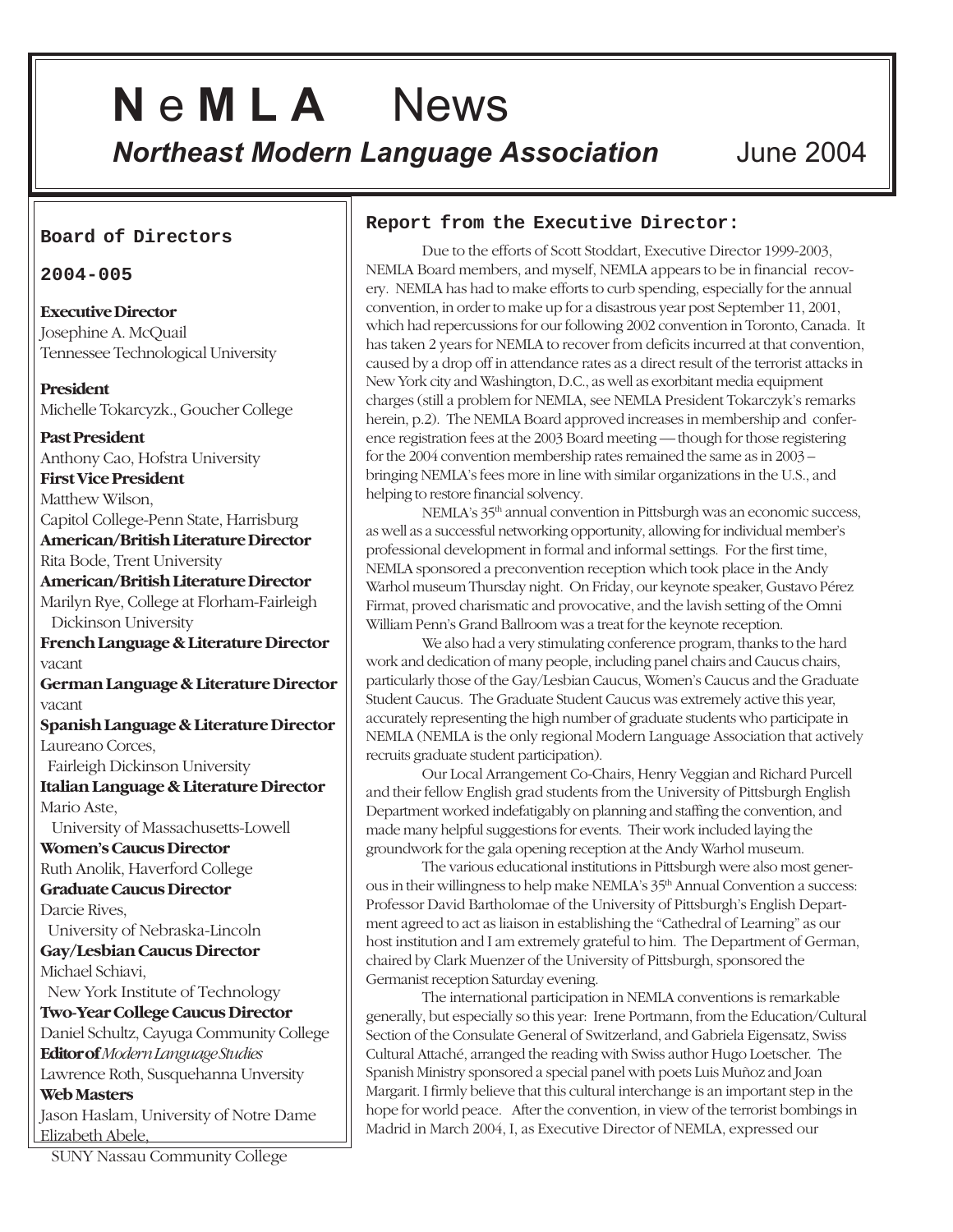condolences to and solidarity with the Spanish Government.

The threat of terrorism will continue to affect our annual convention; see the headnote before the Proposed Panel listings herein (p. 3) for a summary of observations on possible travel guidelines and restrictions for foreign visitors hoping to attend the convention in Boston.

NEMLA membership numbers are steady: we have over 300 new members for 2004-5, and over 1100 current and recently lapsed member names in our data base. Please be sure to check your address label on this newsletter to make sure that your membership is current; if you are listed as a 2003 instead of 2004-5 member this will be the last issue of the newsletter you will receive unless you renew your membership now.

*Modern Language Studies* is now under the editorship of Dr. Laurence Roth of Susquehanna University, and also receiving the benefit of sponsorship from Susquehanna thanks to the efforts of past NEMLA president Laura Niesen deAbruna., Dean of Arts, Humanities and Communications at Susquehanna. The journal is rapidly catching up its publication backlog, with Vol. 32 recently out, and Vol. 33 just about ready for mailing. The current issue, Vol. 33 (2004) will be the first under Dr. Roth's editorship, and the Board has been quite impressed by the prepublication mockups we have seen, and by innovations in content that have been planned.

NEMLA Board members and I are already working to plan the 2005 convention, to be held in Cambridge, Mass., March 30-April 2, 2005. We are trying to learn from past problems, including the high media equipment charges, while thinking how to increase attendance at individual panels and roundtables, and the keynote address and reception, and how best to attract members of the local community to the NEMLA convention, both members of the general public and the academic community.

Anyone who would like to volunteer to help with ideas or on site work in planning the 1995 convention is welcome to contact me and/or NEMLA Board members. President Michelle Tokarczyk will preside over the event. Through her efforts we have already received a commitment from Boston University to be local sponsor. We hope to see you in Cambridge in 2005!

— *Josephine A. McQuail*, Executive Director

 Phone: (931) 372-6207; FAX: (931) 372-3484 Email: jmcquail@tntech.edu

### **This Issue . . .**

| Media Equipment at the Convention |    |
|-----------------------------------|----|
| Calls for Papers                  | 3  |
| Women's Caucus Report             | 13 |
| LGBT Caucus Report                | 13 |
| NEMLA Summer Fellowship           | 13 |
| Board Elections                   | 14 |
| Membership Form                   | 15 |
|                                   |    |

### **USE OF MEDIA EQUIPMENT AT THE NEMLA CONVENTION**

One of the thornier issues facing us as we plan for the 2005 Convention in Boston is AV equipment rental. Hotels charge very high rates for rentals and often prohibit presenters from bringing in equipment from the outside. The cost of AV rentals at the 2002 Convention in Toronto put a serious strain on NEMLA's finances, and as a result, the Executive Board reluctantly agreed not to make AV rentals available for the 2003 Convention. I say "reluctantly" because NEMLA wants to encourage innovative presentations rather than the dry paper reading that many of us associate with conventions. So the Board tried a new policy for the 2004 Convention: panel chairs were asked to indicate which panelists wanted to use media equipment, and to specify what equipment, on their completed panel forms. NEMLA arranged for AV rentals, but stipulated that a \$25 deposit must be made by each panelist requesting media equipment; NEMLA could not subsidize AV costs. This \$25 was a **DEPOSIT**, and panel chairs and panelists were told that the costs could be significantly more. The charges could not be finally determined until all orders were in, and the Convention Services Coordinator did not inform Executive Director McQuail of the final charges until shortly before the convention. In fact, total charges for a VCR averaged just under \$100, even after we endeavored to keep costs low by assigning those panels which wished to use the same equipment to the same room, thus splitting the cost of the equipment (charged by the hotel Media Services Department on a per room and per day basis) between several panels. Most participants paid their media fees, but some panelists, apparently shocked by the high costs of the final bill when presented with them at the convention, refused to pay the media charges. If they do not pay, NEMLA will have to foot the bill, which we really cannot afford to do. Charges for the Proxima computer projectors were so high that virtually all requests were cancelled, but unfortunately not in time to avoid NEMLA being charged for the use of this equipment, to the tune of several hundred dollars.

 At this point, the NEMLA Board is undecided about whether to coordinate media equipment through the hotel in Cambridge. The rancor caused among NEMLA members by the high cost of the media —which NEMLA only coordinates and does not price – as well as the fact that NEMLA has consistently been stuck paying for media requested by panelists or panel chairs, inclines us to want to stay out of the fray. At this point, directions to panel chairs state that panelists may be responsible for not only the cost, but for **providing** their own media equipment, though NEMLA would like to be informed of media requests. –

### *--- President Michelle Tokarczyk* and

*--- Josephine McQuai*l, Executive Director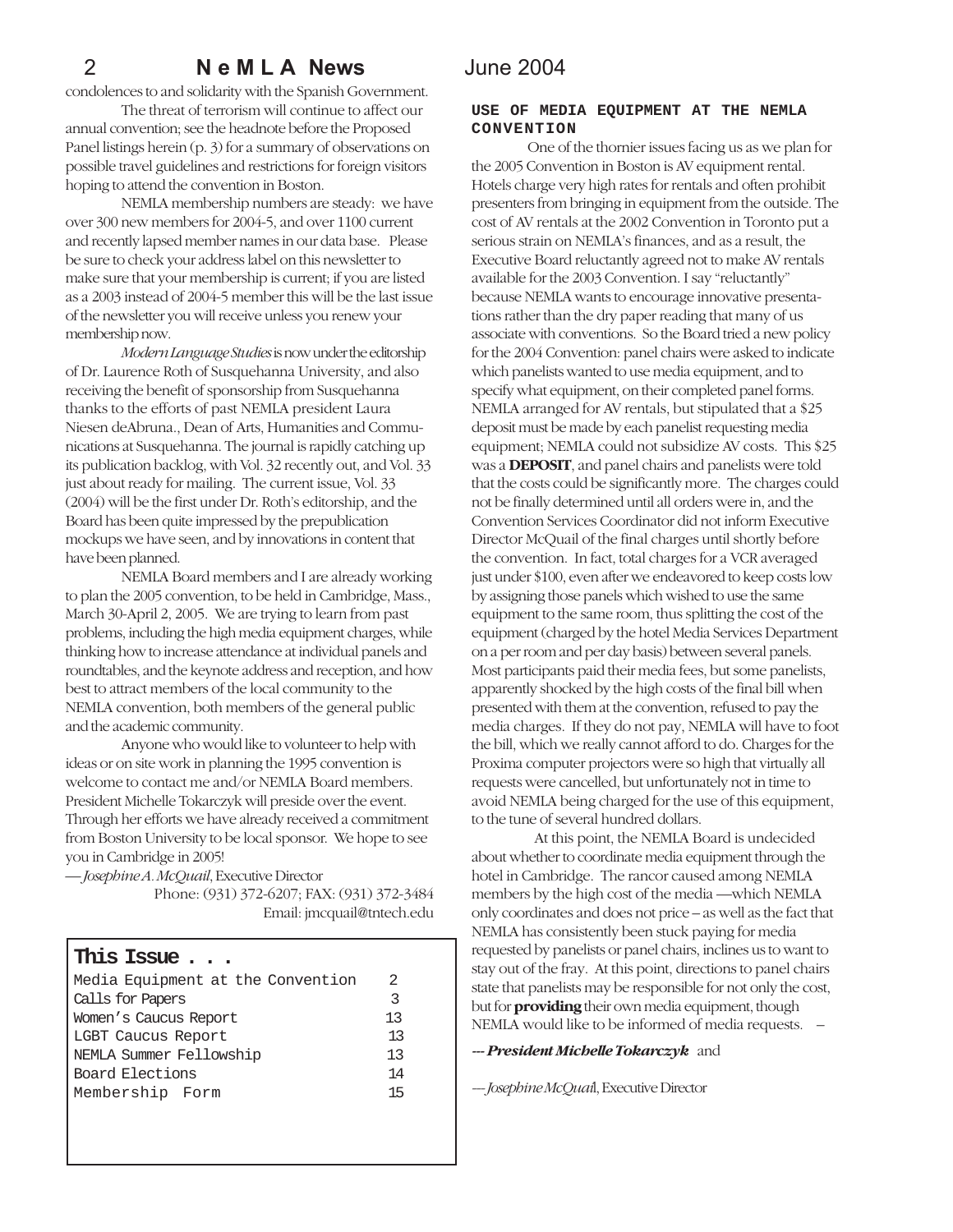### **2005 Convention**

The 2005 NEMLA Convention will be held in **Cambridge, Massachussetts, March 31-April 2**. Panelists must be members of NEMLA or join by November 15, 2004 as well as registering for the convention; current members must rejoin for the 2005-06 year and register in order to participate in the convention. Unless noted otherwise in the individual call for papers, all session proposals will be due to the chair by **Sept. 15, 2004**. Please note that according to NEMLA bylaws, members may present at only ONE panel, though members may participate in a panel *and* a Roundtable or other alternate session, such as a Creative Writing Session. If submissions are made to multiple panels, this should be kept in mind, and proposed participants should let panel chairs know of their choice of one panel over another as soon as possible in the event that multiple submissions are made.

Paper proposers from outside the U.S. should begin to investigate possible visa requirements to ensure that they will be able to attend the NEMLA convention in the event their paper is accepted for the panel. Restrictions on visas and foreign visitors to the U.S. have already begun and are likely to become more stringent. The March-April 2004 issue of *Academe, Bulletin of the American Association of University Professors* (90:2; 3-4) recommends that foreign conference participants be issued an invitation letter and to register large meetings with the U.S. State Department, something panel chairs may need to be reminded of. Even so, delays in visa processing may occur.

### **CALLS FOR PAPERS**

#### **American**

 **Staged Siblings in 20th Century American Theater**. This theater panel will focus on the characterization of siblings [e.g. Laura/Tom in William's *The Glass Menagerie*; Biff/Happy in Miller's *Death of a Salesman*]. Papers should be related to the development of relationships in realistic drama. Various literary theories welcome. Annette Magid, Erie Community College, 19 Rockford Place, Williamsville, NY 14221; (716) 851-1763 <a\_magid@yahoo.com>

 **Collectivity, Bodies and the Affect of Communism**. The panel 'Collectivity, Bodies and the Affect of Communism' seeks submissions that address cultural production 'from below', specifically dealing with an engagement with Negri and Spinoza's 'multitudes', or with the consequences their thought has for cultural studies more generally. We will deal with the ways production, consumption and distribution of culture and literature become indistinguishable and collapse into one another, and also its changing relation to capital and surplus value. Papers and submissions should be sent to Todd Emerson Bowers via email at <toddebowers@yahoo.com**>**

 **Journeys of Transformation in Literature.** Throughout the centuries, literature has traced transformations in mind, body, and spirit. These transformations may be triggered by dreams and inward journeys, provoking a deeper understanding of oneself. However, these journeys may also turn obsessive and destructive, causing social disruption. Submit abstracts in all genres of American and British literature. E-mail or mail abstracts to, Donna Bontatibus, Middlesex Community College, Humanities, 188 Training Hill Road, Middletown, CT 06457

### <DBONTATIBUS@MXCC.COMMNET.EDU>

 **Assimilation and Subversion in Early American Literature**. Examinations of early "American" texts that both reinscribe and resist the status quo. How do non-dominant subjects such as slaves, Native Americans, and women writers characterize their acceptance of oppression and how do they refigure and resist that oppression in their "assimilationist" writing? Abtracts via email to Dr. Robin DeRosa at <rderosa@plymouth.edu>

**Redefining the Boundaries of the Human in Nineteenth Century America**. The United States, since its inception, predicated its legitimacy as a new nation on an equalized definition of humanity. In the 1850s and 1860s, however, the boundaries of

the human were challenged by national divisions on the slavery issue, a vocal women's suffrage movement, rapid industrialization, and new spiritual movements that sought to close the gap between the human and the divine. Any papers wishing to address the changing boundaries of the human in American literature of the time period should send abstracts to Robert Oscar Lopez, 420 Armitage Hall, Rutgers University at Camden, Camden, NJ, 08102.

 **No Place Like Home: The Domestic Action Novel** While the vision of the protagonist of the American novel has been characterized as a loner, only comfortable on the fringes of society, this vision of American literature ignores novels of the  $19<sup>th</sup>$  and  $20<sup>th</sup>$ century that chronicle conflict and destruction within the community and/or the home—resulting in newly defined communities and families that are more genuine and vibrant. Please send abstracts in the email body. Elizabeth Abele, SUNY Nassau Community College <abelee@ncc.edu>

 **Nineteenth-Century America on the Couch: Psychoanalytical Theory and Antebellum Literature and Culture**. Can literary, cultural, and/or historical critics use the late nineteenthcentury discourse of psychoanalysis to understand the anxieties, desires, and practices of Americans living almost a century before the birth of Freud? While still an unresolved question, critics nonetheless continue to offer psychoanalytic explanations for the literary and cultural productions of antebellum America. This panel seeks papers that deploy psychoanalytic theory to understand the culture and literature of antebellum America, also welcoming studies that examine the constraints and/or possibilities of this theoretical approach to historical and cultural inquiry. Lisa Vetere, Lehigh University, #35 Drown Hall, Lehigh University, Bethlehem, PA 18018; (610) 758-3356 (office); (610) 691-9982 (home); (610) 758-6616 (fax); < lmv2@lehigh.edu>

 **Literary Studies of Americans Abroad: Culture Shock and Cultural Self-Definition**. Americans sense of national identity has been shaped by an experience of a national history, but also by articulation and reflection upon that experience through encounters with other cultures and cultural paradigms. Native and naturalized American writers such as Hawthorne, James, Twain, Hemingway, Fitzgerald, Wharton, Pico Iyer, Diane Johnson, Adam Gopnik, Bharati Mukherjee, and Lisa See among others have explored the questions of cultural self-definition and articulation through the experience of cultural difference encountered through travels abroad. This panel will examine the persistence and prominence of this theme in past and contemporary fictional and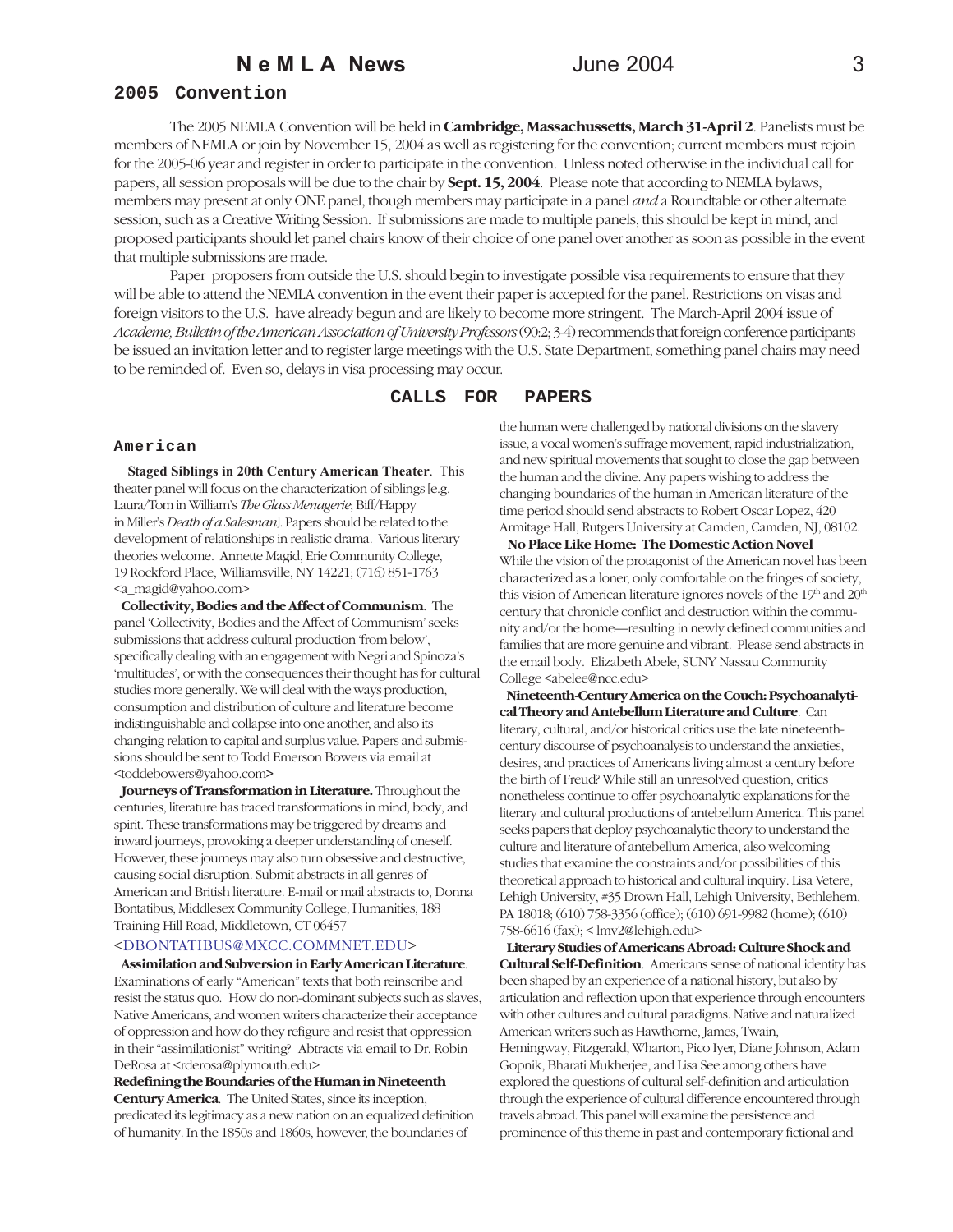nonfictional works and consider paradigms of identity formation and the cultural dialogues present in the representation of individual experiences. Marilyn Rye, Fairleigh Dickinson University, Office of the Provost M-MS1-01, 285 Madison Ave., Madison, NJ 07904 (973) 443-8343; (973) 443-8087; <mrye@fdu.edu> See also **Unjustly Cast Into Shadow: Women Writers and Their Great' Male Connections** listed under **Women's Studies.**

 **Literature and Irreversibility**. This panel will investigate the experience of not being able to go back. Presentations should seek to characterize and analyze the experience of irreversibility, the experience of looking backward at an inaccessibly receding event or ideal, whether an articulation of perfection, a past event that begs for (an impossible) revision, a decision that, from hindsight, might have been different, or any other recognition of irrevocability or irretrievability. Cultural studies, theoretical, and literary approaches are invited. Proposals of no more than one page for 15- to 20 minute presentations should be emailed to Ben Schreier at <formstone@mindspring.com>

 **Autobiography, Fiction, and Ethnic Identity**. The blending of fiction with autobiographical "truth" is typically seen as a distinctive feature of postmodern ethnic autobiographies such as Maxine Hong Kingston's *The Woman Warrior* and Audre Lorde's *Zami*. Yet recent scholarship has shown that earlier ethnic autobiographies contain elements of fiction as well. This panel will explore whether this phenomenon has more to do with postmodernity or the genre of ethnic autobiography. I am looking for papers that examine nineteenth- and early twentieth-century ethnic autobiographies through the lens of fiction as well as papers that examine contemporary "fictionalized" autobiographies within an extended tradition of ethnic life-writing. Special consideration will be given to papers focusing on ethnic women's memoirs and/or the ways that ethnicity intersects with gender and sexuality in the genre of the fictionalized autobiography. Please e-mail short abstract and c.v. (or bio) to Lori Harrison-Kahan at <lhk@sas.upenn.edu>

 **New Directions in Cormac McCarthy's** *Blood Meridian.* This panel would explore new directions in the scholarship of Cormac McCarthy's dark masterpiece, *Blood Meridian*, addressing how new approaches in critical theory, new literary contextualizations, or new historical scholarship provide fresh insight into this work. All critical approaches are welcome. Please email abstracts to James J. Donahue at <jadonahu@flash.net> for consideration.

 **Religious Discourse and Cultural Renewal in Contemporary Latino Fiction**. Much contemporary literary criticism on Latino/a literature has focused on the bilingual and bicultural nature of Latino identity, history and cultural production. But just as the multiplicity of cultures and languages has shaped Latino identity and history, so too has religion. This panel hopes to examine religious discourse in contemporary Latino/a fiction in order to better understand how religion creates, mediates or changes Latino culture and identity. Please submit 300 word abstracts via email toBridget Kevane at <umlbk@montana.edu>

 **American Protest Literature**. This panel examines the rich tradition of protest literature in the United States from the American Revolution to the rise of Hip Hop and globalization. It seeks to explore how various modes of protest, during moments like Abolition, Civil Rights, Women's Rights, Vietnam or the Depression, for example, function as aesthetic, performative, rhetorical, and ideological texts within their cultural context. It defines "protest literature" broadly, and so panelists might discuss photographs, speeches, music, film, pamphlets, essays, novels, short stories and poetry; for example utopian novels, "muck-raking" and

documentary, socialist realism, the Declaration of Independence, and writers like Paine, Garrison, Stowe, Thoreau, Whitman, Douglass, Bellamy, Ida Wells Garnet, Gilman, Goldman, McKay, Hughes, Debs, Steinbeck, Wright, Ellison, Baldwin, Lorde, Friedan, Ehrenreich, and beyond. What is protest literature? Are certain literary forms better equipped for protest than others? What is the power of words to effect change? What are the historical links between modes of protest and meanings of literature? This panel explores America as a protest nation, and protest literature as the most American of forms. Please email papers to Zoe Trodd at trodd@fas.harvard.edu

 **Nationalism, Ethnicities, and the Historical Romance.** This panel proposes to reevaluate the role of ethnic characters in the construction of national and transatlantic identity through the American historical romance. By examining novels on both sides of Baym's "Waverly divide," our panel will challenge the prevailing paradigm of the historical romance dictated by the success of Cooper and Scott. We welcome papers on the following topics as related to the historical romance: representations of the "other"; constructions of authorship; transnationalism and postcolonialism; women's history; republican motherhood; didacticism and/or models of pedagogy; melodramas of beset manhood; revolutions; citizenship; and republicanism. Please send 250-500 word proposals to Jennifer Desiderio <desiderio.3@osu.edu>

 **Rhetorics of Place in Literature: Issues in the Field**. **Roundtable.** Presentations sought that address contemporary discussions about a rhetorics of place; in particular, this roundtable will discuss how writers today examine the influence of place upon individual and/or communal identities and how such influences translate into efforts to protect the environment. Papers drawing upon ecocriticism and ecofeminism encouraged. This roundtable will be especially intended for graduate students in the field. 4-5 presenters will be selected. Their papers will then be posted on a website that will be password protected (my campus will provide this service). The selected presenters, as well as myself and other faculty respondents who would also present works in progress, would read the papers prior to the panel session. Then, the panel session would be composed of brief presentations (overviews of the articles) that provides a sense of the major issues regarding the growing discussions regarding a rhetorics of place that emerges in all of our respective works. These brief presentations will be followed by questions from the faculty respondants, with the graduate students having questions prepared as well. In this way, presenters can gain something practical from the experience, such as practice for oral comps and disseration defenses and questions that will help them build their conference presentations into articles to send out for review (the faculty members would also provide written feedback to the presenters). Abstracts of 250 words to Jen Riley <j1riley@umassd.edu>

 **Transatlantic Crossings: Victorian Writers and Their American Counterparts**. This panel seeks proposals or completed papers on both well known and lesser known literary connections between Victorian writers and their American counterparts of the 19th and early 20th centuries. For example, where in American writing, do we detect the presence of Jane Eyre? David Copperfield? Or Hester Prynne in Victorian literature? Rita Bode; call for address: 416-489-6104; email submissions in body of email preferred: <rbode@trentu.ca>

 **The Poetry and Prose of Mary Oliver.** Sponsored by the Association for the Study of Literature and Environment (ASLE). Since the publication of her Pulitzer Prize winning collection of poetry *American Primitive* in 1983, Oliver has become among the most recognized and popular poets of her generation. Presentations on the early poems, the development of Oliver's voice as a poet,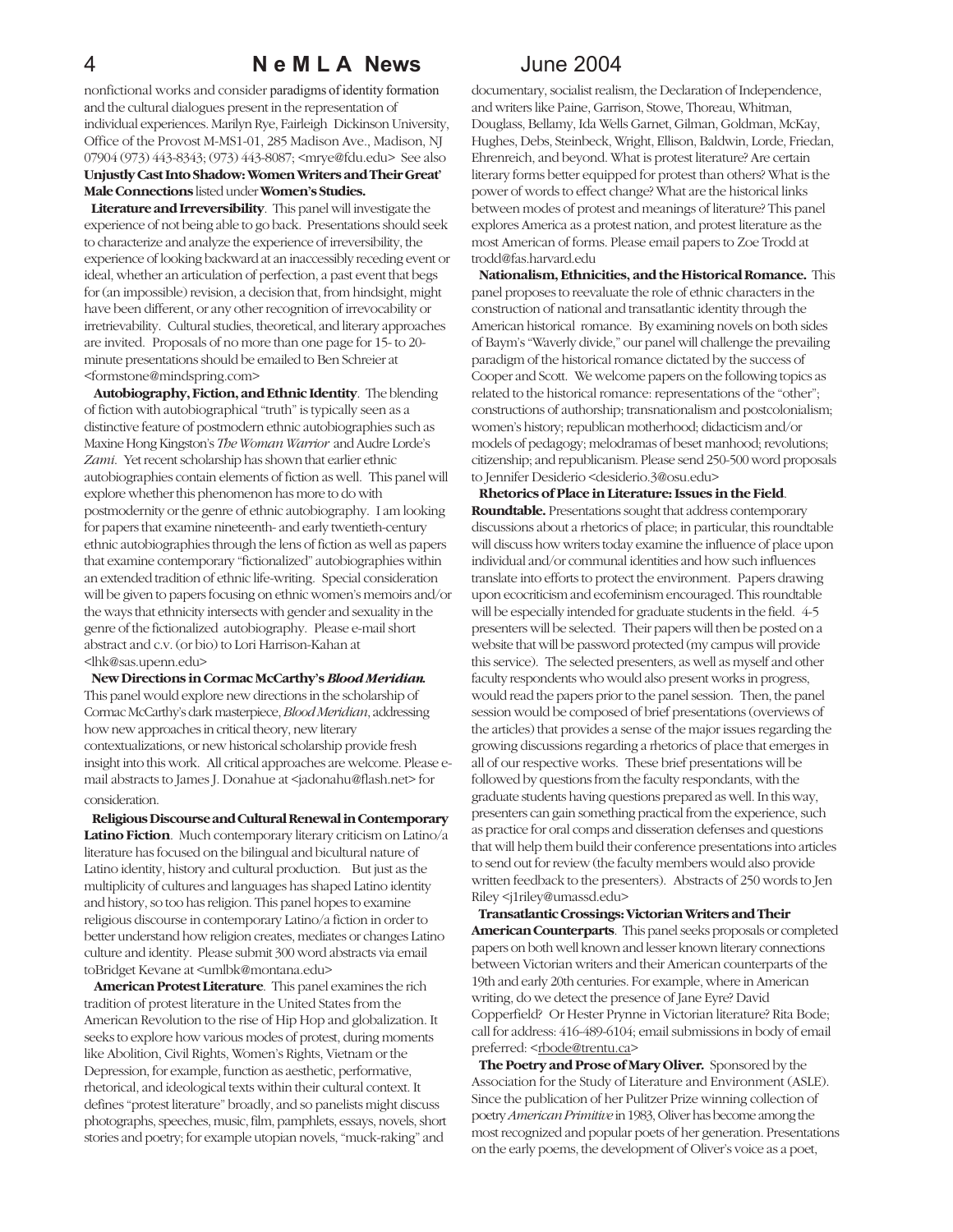and her statements about poetry and poetics through the reflective prose of *Winter Hours* (1999) and, more recently, *Long Life* (2004). 500 word abstracts. Queries welcome. Mark C. Long, Department of English, Keene State College, 229 Main Street, Keene, NH 03435-1402; <mlong@keene.edu>

 **Boston in the Abolitionist Literature.** Scholarly papers which address and discuss the historical contribution of Boston's abolitionist authors/poets/editors to the cause of emancipation, women's suffrage, cause of freedom and liberty are welcome. Nilgun Anadolu-Okur, Temple University FAX: 610-325-3208; email: anadolu@temple.edu

 **New Voices in African American Fiction**. Submissions invited on works by recently published African American authors or recent works by established African American writers. Successful papers will discuss works published around or after 1990. Both critical and pedagogical approaches welcome. Papers may consider a variety of topics and issues including (but not limited to) the following: contributions of a particular work or author to the African American literary tradition; departures from African American literary traditions,; collaboration of emerging writers; comparative approaches to recent African American fiction; recent African American fiction in the college classroom; recent African American fiction in courses other than African American literature; interdisciplinary approaches to recent African American fiction; teaching strategies for recent works; incorporation of established works with new ones; other pedagogical concerns; the role of romance fiction in recent African American literature; popular reading groups and recent African American fiction. Dr. Eva Tettenborn, Dept. of English, R. 501 A, New York Institute of Technology, 1855 Broadway, New York, NY 10023-7692 or via email to <nemla05@cfp.tettenborn.org> Please do not send attachments. See also **Black, White, and Red on Green, White, and Orange: Racial and Colonial Discourses in Irish and American Minority Literatures** listed under **English/British**.

#### **Comparative Literature**

See also **Literature and Irreversibility** listed under **American**.

 **Dirty/Pretty/Thing: Human Trafficking in Film, Fiction, and Public Discourse**. We encourage presentations concerning traffic in persons, drawing on a range of approaches, perspectives, and texts. Examples from a range of national literatures, mainstream and independent films, contemporary and/or historic discourse are welcome. *Devil's Highway, Spartan, Lilya4Ever, Dirty Pretty Things*; race, class, gender dimensions; portrayal of victims and traffickers, coyotes and migrants; "employers"; "clients"; Theoretical/narrative intersections with human rights discourse; immigration and national security; nativism, migrants and "aliens"; imperial fantasy and sexual exotics; travel narratives, moral panic, captivity narratives, myths of "white slavery"; historic dimensions and the discourse of slavery. Please send papers/detailed proposals to Stephanie Athey, Assoc. Prof. Interdisciplinary Studies, Lasell College <sathey@lasell.edu> and <azyxx@aol.com>

 **Reading Trauma.** This panel seeks papers that examine the complex relationship of literature and the literary disciplines to trauma studies, and particularly those that speculate about the relationship between literary study and psychoanalytic theories in new and unexpected ways.D. Stringer, English Dept., James Madison University, 800 S Main St, MSC 1801, Harrisonburg, VA 22807; (540) 568-6170 OR -3759 [office]; (540) 574-3042 (personal);

#### Email: <stringdr@jmu.edu>

 **Encounters of French and German Women**. This panel seeks to explore the cultural, artistic, and political encounters of French and German women through the centuries. The organizers invite papers exploring either a period (French Revolution, Franco-Prussian War, etc.), a movement (Romanticism, Junges Deutschland) or a person (Marie Antoinette, Madame de Stael, etc.) under the aspect of a particular female gaze at the other. Presentations may explore theories of nationhood, the cosmopolitan aspect of French fashion, and mutual influences in the visual arts, music, and the theater. An investigation of personal contacts between French and German women is particularly encouraged. E-mail submissions preferred (baumgartner@uncg.edu). Snail mail to Karin Baumgartner, Department of German, Russian, and Japanese, University of Greensboro, PO Box 26170, Greensboro, NC 27402

 **The Waning of History', 'the Return of the Repressed': Cultural Paradigms and Historical Memory**. Does 'the real' of history escape us in our virtual worlds, as critics such as Baudrillard and Jameson claim, or do our virtual worlds reproduce what they repress, namely 'the real' in a distorted, but retrievable form, as Freudian thinkers would tend to think? We are looking for contributions exploring literary or filmic works that negotiate the relationship between history and historical memory, addressing the creation of virtual worlds and the manipulation of cultural production, its successes and backlashes, the relationship of immaterial and material culture, or investigating alternative concepts of how cultural production translates historical experience into the present. Please send abstracts to Evelyn Preuss, Yale University; <evelyn.preuss@yale.edu>

 **Gay-Lesbian, Popular Culture The Performance of Asian America.** The performance of "Asian America," as with all ethnicized—both racially and sexually—groups, has been historically fraught with problems of representation. Early U.S. films and novels, beginning around the turn of the last century, were integral to the constitution of the Asian American racialized body. The selfratifying, stereotypical images projected onto the screen and written on the page continue to determine how the Asian American body is projected—and performed—in popular consciousness. In what ways do more contemporary performances of Asian American-ness reproduce, repeat, or renounce the stereotypes of this heterogeneous cultural and political affiliation? I seek papers that attempt to get at the problematics of representation, especially those that locate the experiential performance of Asian America within the body. Victor Mendoza, UC Berkeley, (through Dec 04): 311 W. University Ave #201, Champaign, IL 61820; Permanent: 9963 Mangos Dr., San Ramon, CA 94583; e-mail

#### <victor\_m@berkeley.edu>

**Literature and the New War.** How does the international literature respond to the war in Iraq and the global war on terrorism? How do the well known writers of various nationalities react to the controversial conflict? This panel invites literary scholars of all languages to present their findings and analyses. If there is enough interest, the panel may be a roundtable. Margrit Zinggeler, Eastern Michigan University, Dept. of Foreign Languages and Bilingual Studies, Eastern Michigan University, 219 Alexander, Ypsilanti, MI 48197; ph. (734) 487-0130; May-Aug. 6709 E.Shadow Lk.Dr., Lino Lakes, MN 55014; ph.(651) 426-9582) <Margrit.Zinggeler@emich.edu>

 **Literary Representations of Queer Heterosexuality**. As Tristan Taormino notes, "dialogue and diversity within the LGBT community has ushered in a new identity: the Queer Heterosexual." This panel seeks papers on Queer Heterosexuality in literature from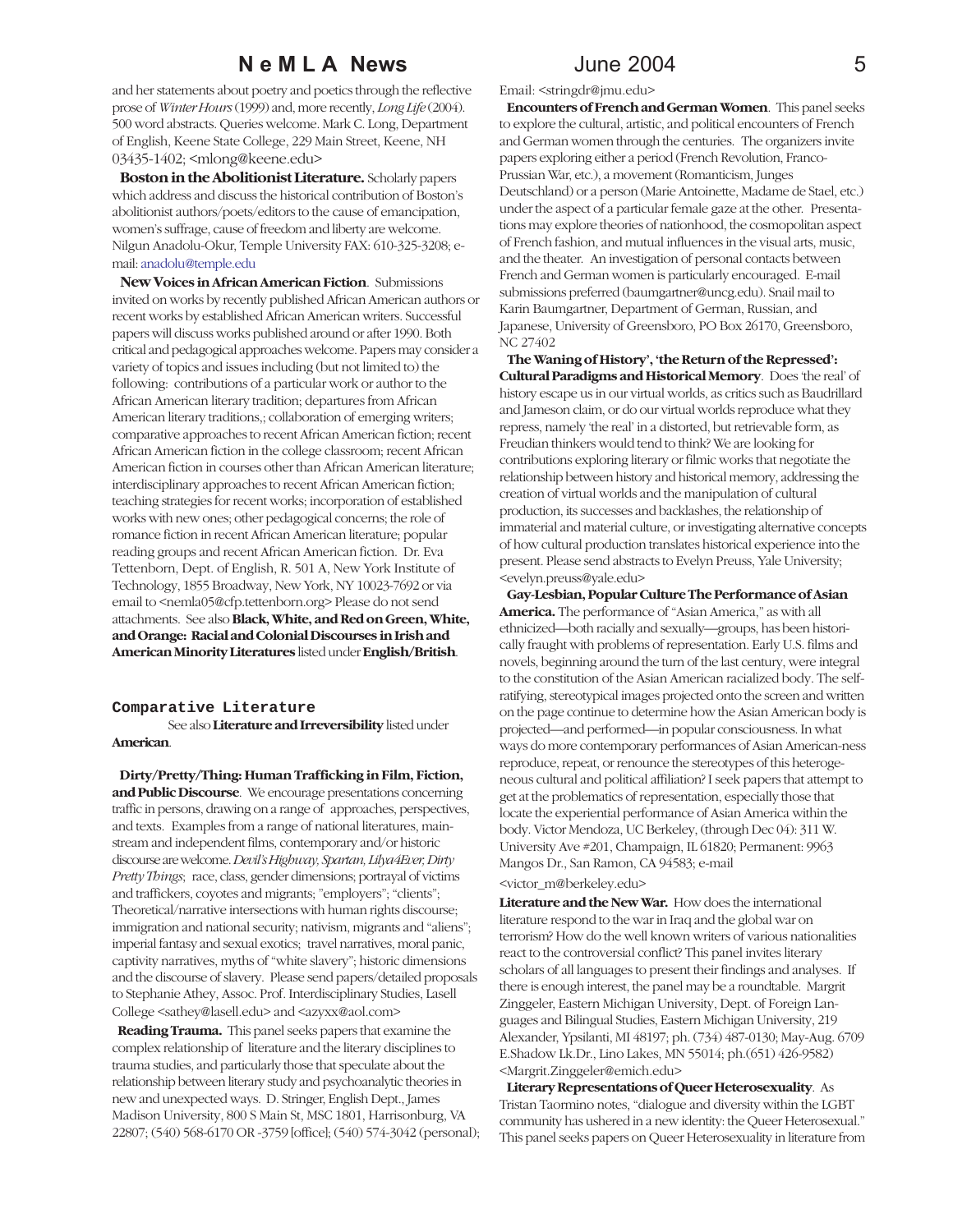## 6 **N e M L A News** July 2004

any period. Especially welcome are papers on Victorian, modernist, and post-modernist texts by authors such as Swinburne, Wilde, Stoker, Joyce, Hemingway, Acker, Gaitskill, and any others. Send abstracts of 250 words (or so) to: <richard.fantina@fiu.edu>

 **Literature and Space.** Content and purpose of the session: The purpose of this session is to examine the many ways in which the use of space in literature is specific to this artisitic medium, or has properties in common with other artistic media such as cinema, theatre, opera, painting and so forth. To examine the way the depiction of space in literature may be different from or have properties in common with the physical, mathematical, anthropological, geographical, sociological, psychological examinations of space among many others. To provide an occasion for an interdisciplinary examination of space in which historians and scientists would also be welcome. Presenters are invited to send copies of proposals to both the proposer: Mark Epstein, Princeton University, Department of Comparative Literature, Princeton NJ 08544; Home: 486 Parkway Ave, Ewing NJ 08618; Ph./Fax: (609) 882- 7219; e-mail <m.epstein@att.net; and to the panel chair: Prof. Arielle Saiber, Department of Romance Languages, Bowdoin College; ph. (207)725-3354; e-mail: <asaiber@bowdoin.edu>

 **Cowboys in Africa: Images of the West in African Literatures.** Whether it be John Wayne's cowboy, Arnold Shwarzenegger's *Terminator*, or the Viagra salesman, virile visual and filmic images of the West populate African literary landscapes. In this panel, we will examine the place of these global/Western/ gendered scripts in contemporary literary production from Africa. Please submit abstracts to Katarzyna Pieprzak at <kpieprza@williams.edu>

 **Under Western Eyes: Post-Modern Perceptions of Eastern Europe.** What is the cultural status of the "other" Europe in the overlapping eras of the collapse of the East bloc, the Balkan and Chechen wars, and the post-9/11 "War on Terror"? To what extent does the idea of a Europe only recently touched by economic globalism serve as an ethical foil for the individualistic codes of the United States and Western Europe? Are such perceptions and cultural associations in themselves illusions? Papers may draw on travelogues, journalistic accounts and historiographical writing as well as fiction and poetry, and discuss writers from both sides of the "torn" Iron Curtain. Send abstracts of no more than one page to Alexandar Mihailovic <cllazm@hofstra.edu>

 **The Shift of (the) Capital: the Mirage of the Global City in Contemporary Fiction**. As the importance of actual urban centers wanes, memories and imaginary projections of the city begin to circulate with greater urgency in world literature. Theoretical questions to be considered include: With the spread of highly mobile transnational communities and the disappearance of industrial workers as a constituted class has the global city become a thing of the past? In which ways does the city function as a museum? In which ways does urban commercial space function as a liberatory engine for the organization of gender? Helga Druxes, Williams College,14 Fairview St., Bennington, VT 05201, ph. (802)447-7002, Fax: (413) 597-3028 Email:

#### <hdruxes@williams.edu> See **Exile and the Narrative Imagination** listed under **"French."**

 **Sexual Horror in the Gothic: Anxious Representations of the Sexual Other**. The Gothic is marked by an anxious encounter with otherness, typically represented in supernatural terms. The papers in this panel will consider moments in which Gothic fear is relocated onto the figure of the sexualized Other, the Other who replaces the supernatural ghost or grotesque monster as the code for mystery and danger, becoming, ultimately, as horrifying, threatening and unknowable as the typical supernatural Gothic manifestation. Papers that consider canonic instances of this

anxiety — the horrifyingly male Antonio in Lewis's *The Monk* and Montoni in Radcliffe's *The Mysteries of Udolpho*; the horrifyingly female Bertha in Brontë's *Jane Eyre*; the ambiguous figures of Dracula and of Jekyll and Hyde who suggest an anxious response to the figure of the homosexual – are welcomed. Papers that consider lesser known moments of sexual horror in the Gothic mode are also sought. Please send 500 word abstract to: Ruth Bienstock Anolik, Villanova University <rranolik@aol.com>

 **Discipline and Punish: Dystopian Literature on Film**. In light of the events of the 20th century, which saw terms such as genocide and totalitarianism become part of the common language, the portrayal of social and political structures predicated on vicious and dehumanizing ideologies has become one of the defining characteristics of recent literature. The purpose of this session is to examine dystopian literary works and their screen adaptations both comparatively and with respect to the cultural and historical milieu in which they were created. Submit outlines as well as 300-500 word abstracts of papers by email to <gordonreynolds@ferris.edu> Gordon Reynolds, Ferris State University, 820 Campus Dr, ASC 3080, Ferris State University, Big Rapids, MI 49307-2225

#### **Composition**

#### **High School Students in College Composition and Literature Courses: The Impact of Dual-Enrollment Programs**. High School Students in College Composition and Literature Courses: The

Impact of Dual-Enrollment Programs. This increasingly popular national trend affects both the nature and "composition" of college composition and literature courses. Papers both pro and con are welcome. Send a 150-word abstract and vita by August 15, 2004, to Dr. Mary Lazar, Kent State University, Tuscarawas Campus via email. School: <mlazar@tusc.kent.edu> Home: <marylazar33@hotmail.com>

 **Teaching Creative Non-Fiction.** While many books have been published on short story and poetry writing, the emerging field of creative non-fiction has received less attention. Indeed, the term "creative non-fiction" itself is still contested, and definitions vary considerably. This panel will offer some practical suggestions for teaching creative non-fiction: including memoir and autobiography, personal and reflective essays, biography, travel writing, nature writing, "literary journalism," etc. Please submit a 1-2 page abstract, including description of teaching technique and explanation of why this assignment is effective. Send to Prof. Diana Archibald, English Dept., UMass Lowell, 61 Wilder St., Suite 3, Lowell, MA 01854 OR <Diana\_Archibald@uml.edu>

### Creative Writing See also **Teaching Creative Non-Fiction** listed under **Composition.**

 **Politics and Poetry—Creative Writing** Plan to participate in the NEMLA creative poetry panel. Share your political [education and/or government]views through poetry. Any style poetry is welcome. Contact Annette Magid at a\_magid@yahoo.com

#### **English/British**

### See also **Literature and Irreversibility** and **Journeys of Transformation in Literature** listed under **American**.

 **Scottish Fiction of the 1990s**. The session chair invites papers on any aspect of Scottish fiction of the 1990s. Studies of individual works and writers are welcome, as are papers which deal with this fiction by region or that concern broader issues, such as sexual politics and sexual preference, questions of gender and/or genre,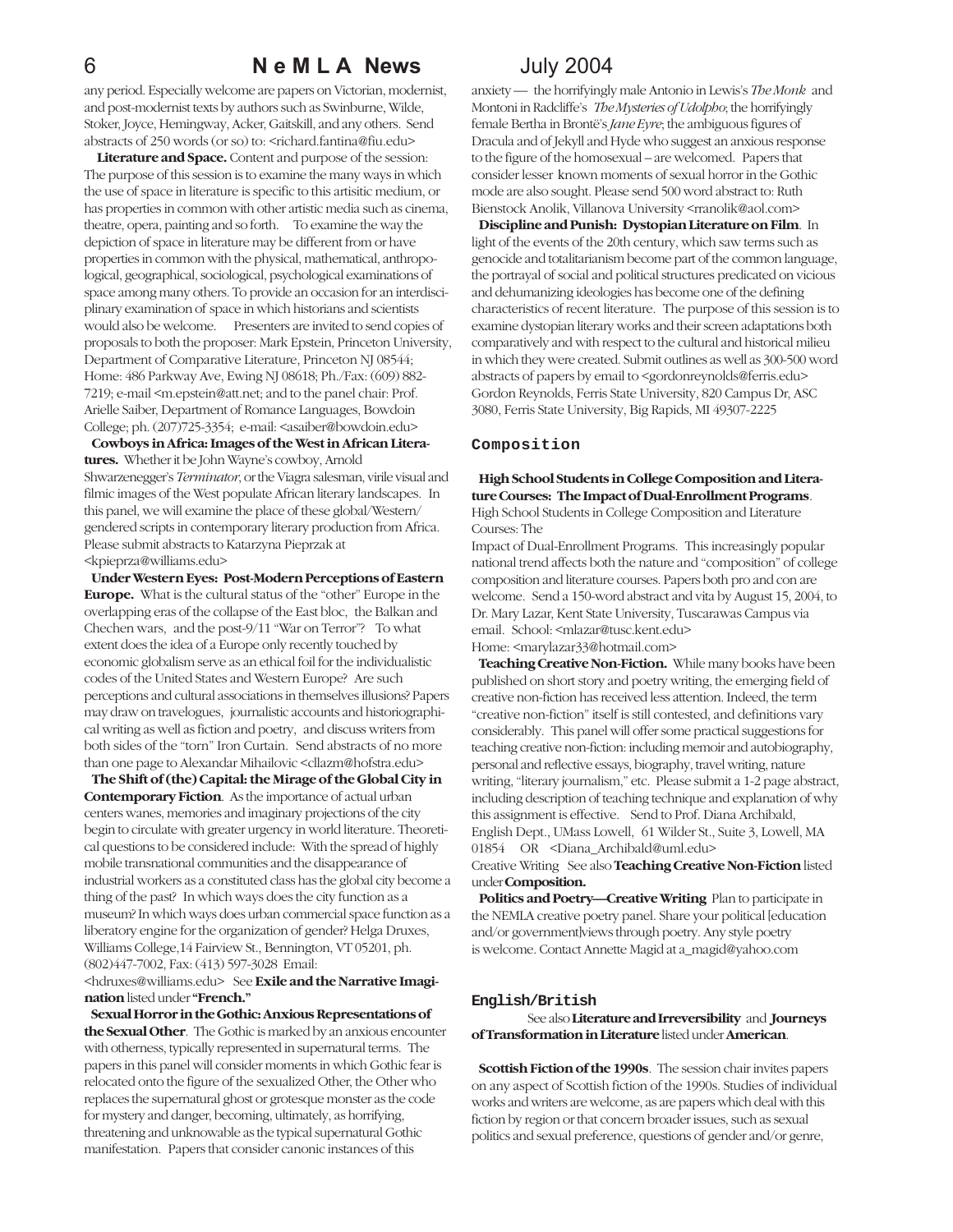the relation between this fiction and Scottish myth and/or history (including recent history, e.g., the referendums of 1979 and 1997), the economics of contemporary Scottish fiction, the relationship between contemporary Scottish and contemporary 'British' fiction. Especially welcome are papers which deal with the intertextual nature of this seemingly 'minor literature,' including ones involving adaptation for stage, screen and/or television. Send papers or abstracts by 1 September to Robert Morace, rmorace@daemen.edu See also **Rhetorics of Place in Literature: Issues in the Field**. (**Roundtable)** listed under American.

 **The Self-made Woman: Competing Modes of Self-fashion**ing in the Victorian Novel. Seeking papers investigating the intersections between gender and self-determination by analyzing the tensions between competing means for shaping personal representation and asserting a self in the novels of Victorian women writers. Proposals may include analyses of different forms of self-making such as narrative, clothing, performance, disguise and economic forms of agency, as well as the role of gender in the options and outcomes for female characters. Queries and 250 word proposals to Elizabeth Bleicher, Department of English, University of Southern California. Email submissions preferred: <bleicher@usc.edu>

 **War and Anglo-American Fiction from 1945**. Conflict and the formal description of 'war' have dominated various strands of Anglo-American Fiction since 1945, and this aesthetic focus is intriguing considering the ongoing recurrence of conflict in these two Anglophone cultures. How is war manifested in such texts? This panel considers the aesthetic and theoretical readings of representations of conflict, and of the contested notions of the heroic and the classical residuum articulated in representations of warfare. This fusion of fiction and war is arguably very central in understanding a significant part of our literary culture; this panel considers the dynamics of the aesthetic-exegetical processes involved in reading these themes and realities. Dr. Philip Tew, University of Central England < tewp@ukf.net>

 **The Postcolonial Body**. This panel will examine the ways in which corporeality and the functions, expressions, and uses of the body become tropes for the Postcolonial condition in literature, film and cultural productions. Emphasis will be given to not only the external, visible, body, but also

to the depictions of the body's acts and utterances, and the sexual, digestive, and excremental performances of the internal organs themselves. This panel will explore works from both Postcolonial nations and the diaspora, focusing on reenactments of colonial history on the body, as well as corporeal expressions of resistance to neo-colonizing hegemonies. Contact: Rebecca Fine Romanow at <rromanow@mail.uri.edu>

 **19th-Century Crime/Detective Fiction.** This panel is intended to provide an opportunity for scholars to share new ideas and research in crime and detective fiction of the 19th-c., largely accepted as the era in which the "official" origins of the detective genre emerged. Papers are welcome on any work/topic that is related to the genre, whether it addresses sensation fiction, crime fiction, detective fiction proper, or anything in-between. Please submit 500-1000 word proposals to Vicki Lynch via email at

#### <vlynch1@binghamton.edu>

 **Women Writing War: Views of History and Warfare in the 20th Century British Novel.** This panel will examine how British women novelists in the 20th century, ranging from Virginia Woolf and Rebecca West to Pat Barker and Penelope Lively, have appropriated the topic of war, writing about the two World wars, and how they have depicted the traumas of war and the effects on fighting men. How do these narratives rewrite history and redefine

masculinity? How do these authors, modern, modernist or postmodern, question epic notions of warfare and heroism? The panel seeks to examine women writers' notions of gender and historiography in the 20th Century British novel in relation to war and its aftermath. Please send a 300-500 word abstract of your proposed paper as a Word doc attachment to logotheti@acgmail.gr (mention NEMLA 2005 in the subject line), or mail it to Anastasia Logotheti, Dept of English, Deree College, The American College of Greece, Gravias 6, 153 41 Aghia Paraskevi, Greece. Whether you e-mail or s-mail your proposal, please submit by August 31, 2004.

 **North African Epistemologies in a Global Context**. Panel seeks to discuss the impact of the discourse of globalism on North African literary and cultural representations. Papers should engage the reaction/answer of North African authors to the pressing demands of globalism. Please send abstracts via e-mail to: Salah Moukhlis, Ph.D., California State University San Marcos <smoukhli@csusm.edu>

See also **Transatlantic Crossings: Victorian Writers and Their American Counterparts** listed under **American Literature.** See also **Literature and Irreversibility** listed under American.

 **Black, White, and Red on Green, White, and Orange: Racial and Colonial Discourses in Irish and American Minority Literatures**. This panel seeks papers on literary representations of and/or sympathies (or antipathies) between the Irish and American racial minorities within racial and colonial discourses of the nineteenth and twentieth centuries. Especially welcome are new approaches to analysis of racial and colonial discourses and their convergence. Topics may include but are not limited to transatlantic political influences and collaborations, Irish(- American) representations of American minorities, American representations of the Irish(-Americans), Irish(-American) representations of the Irish(-Americans) and American minorities, American minority representations of American minorities and the Irish(-Americans), similar challenges to colonialism and oppression (including stereotype reversals), racial and cultural hybridity between Irish(-Americans) and American minorities, and literary offerings of alternative discourses to address differences between the Irish(- Americans), American minorities, and their political adversaries. Please send 250-300 word abstracts to Sebastian T.Bach via e-mail at <nakedlun@bu.edu> (preferred) or via mail at Boston University English Department, 236 Bay State Road, Boston, MA, 02215.

 **William Blake's Time of Fracture: Engagements with** *The Four Zoas***.** This panel invites papers on any aspect of William Blake's *The Four Zoas*. Panel abstracts should be 1-2 pages and can be sent to Wayne C. Ripley at <rply@mail.rochester.edu>

 **Closing the Book: The Sense of an Ending in Contemporary British Fiction**. The panel explores recent British novels struggling to sort out the ends of things: relationships, empire, wars, individual lives – and books. Questions include the following: to what extent do contemporary writers aim for or subvert a sense of closure? How has the postmodern attraction to the ambiguous or multiple ending fared? What effect have such endings had on the way we imagine history? Please send submissions, in the body of the e-mail, to Jeffrey Roessner, Mercyhurst College <jroessner@mercyhurst.edu>

 **Literary Empathy.** Over the past twenty years, empathy has emerged as a central category in the interdisciplinary analysis of intersubjective relationships, or relationships between self and other. Empathy—the ability to imagine oneself in another's place and so understand or "share" her cognitive, affective, and volitional states—is critical, research has shown, to our ability to understand and interact with other people. Current research on empathy and the arts, however, is far behind other disciplines. This panel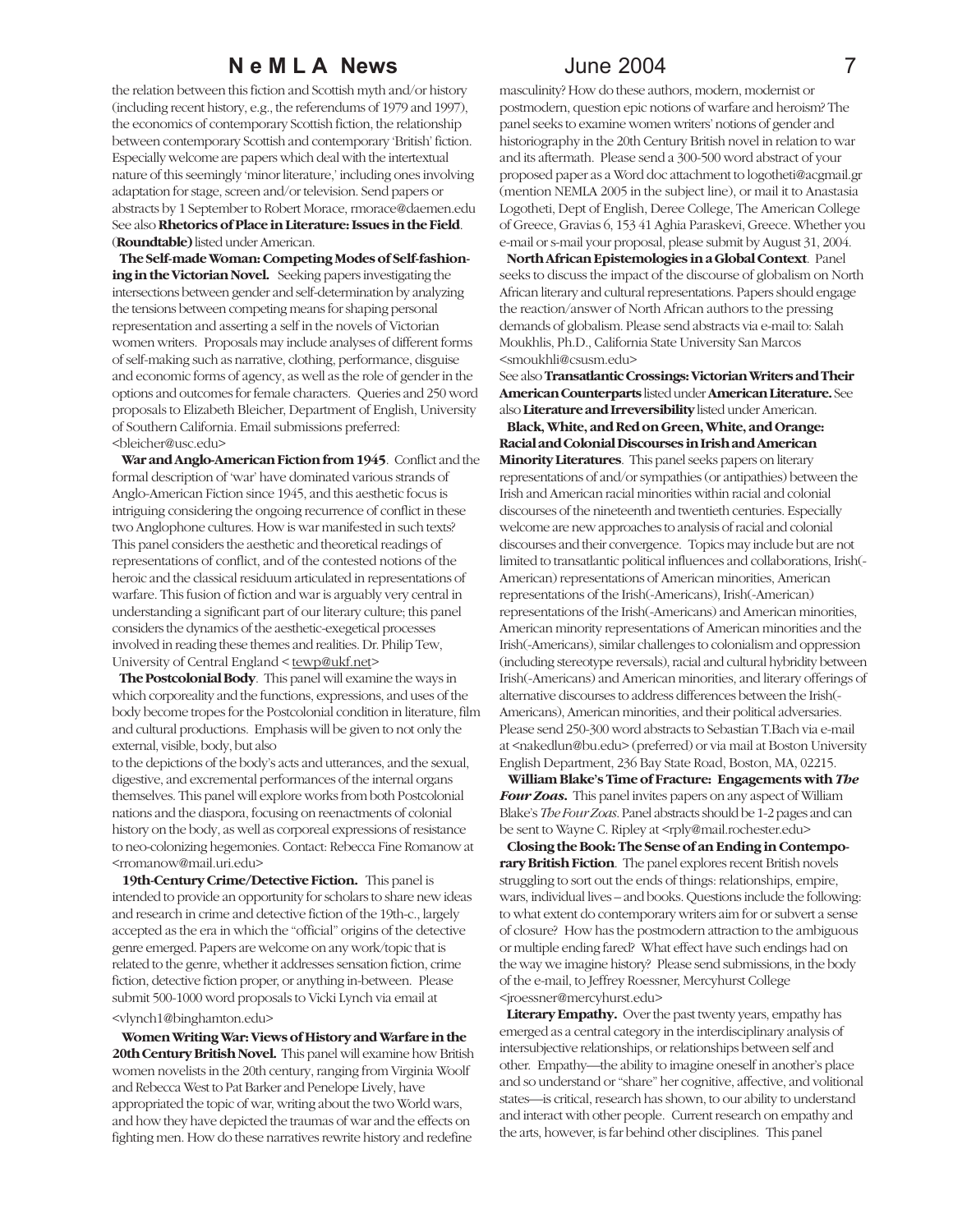proposes to fill this critical gap with papers that examine and/or utilize empathy as a literary or artistic category. Papers can develop generalized models of literary empathy or analyze the operation of empathy in particular texts. Underlying the discussion will be the query, how do we define "literary empathy" and how is it useful to the field of literary criticism? Papers from a wide range of genres and/or periods are welcome. Please submit one-page proposals by email to Mary-Catherine Harrison <coho@umich.edu>

 **Romantic Self-Reflections**. This panel invites meditations on the issue of self-reflexivity in the so-called Romantic period and especially encourages proposals that also provide a way of thinking about how that issue marks Romantic literary criticism as well, particularly in the wake of New Historicism(s). James Chandler's *England in 1819* and Paul Hamilton's *Metaromanticism* are two selfconscious examples. Please send 500-word abstracts to Emily Rohrbach (Boston University) at <rohrbach@bu.edu> Seealso **Sexual Horror in the Gothic: Anxious Representations of the Sexual Other** listed under **Comparative Literature.**

 **Victorian Landscape Descriptions**. The NEMLA Victorian Landscape Descriptions panel invites paper/presentation abstracts that discuss landscape descriptions of the Victorian period, fictional or actual, in prose or verse. Paper/presentations should address one or more of the period's cultural issues and concerns: art/ aesthetics, ethics, exploration, psychology, religion, science, social and/or political theory. The panel holds to Simon Schama's view that landscapes—as opposed to actual places—are cultural before they are natural. Please send paper/presentation abstract to Bill Mistichell at the following email address: <wxm3@psu.edu> or snail mail : Bill Mistichelli, English Department, Penn State Abington, 1600 Woodland Road, Abington, PA 19001

 **Mary Renault: One Hundred Years.** In order to celebrate the centennial of Renault's birth, this session encourages scholarship on any of her literary contributions. Various perspectives could be taken including Renault as an historical novelist, a lesbian writer, a South African opponent of censorship and oppression to writers, and a major contributor to homosexual and gender studies. Snail mail is appreciated. Michael T. Duni, University of Connecticut, 1561 Ratley Road; West Suffield, Connecticut 06093 <MTJTSD@aol.com>

### **Film**

### See also **Identity and Alterity in Contemporary Spanish Theater and Film** and **Latin American/Latino Cinema and Literature** under **Spanish/Portuguese**.

 **Crossing Borders in Recent European Cinema**. Panelists are invited to submit a 250-word abstract for papers that explore the different forms in which the limits of a stable, traditional and homogeneous European identity are being transgressed/affirmed/ transformed in the latest European film. Papers dealing with a variety of social issues such as but not limited to (il)legal immigration, multiculturalism, multilingual/multiethnic conflicts are welcome. Send abstract to Marjorie Salvodon at <msalvodo@suffolk.edu> or Sandra Barriales at <sbarrial@suffolk.edu>

 **George Cukor: The Collaborative Auteur.** In his many interviews, George Cukor fought two labels: the first, placed on him by the media, that he was a "woman's director"; the second, placed on him by the Cahier du Cinema crowd, that he was an "auteur". Instead, Cukor read the process of producing filmic narrative as a collaborative effort. This panel seeks to explore Cukor's 50-year

directing career as collaborative effort; readings of one film or a series of films from a variety of theoretical methods — feminist, generic, Marxist, queer — that privilege this notion that Cukor believed in so strongly are welcome. Scott F. Stoddart, Marymount Manhattan College, Center for Academic Advancement, 262 Nugent, Marymount Manhattan College, 221 East 71st Street, New York, NY 10021; ph. (212) 774-4821 Fax (212) 774-4839 <sstoddart@mmm.edu>

 **Cultures of Technology and Violence.** The technological apparatus of violence suffuses even the most mundane aspects of quotidian reality. The association between violence and technology antedates the military-industrial complex, the atomic age, and even the industrial revolution. This panel is intended as a forum for discussing various representations of violence and technology in literature, film, television and/or popular culture. Preference will be given to cross disciplinary approaches or papers discussing work from more than one time period. E-mail submissions, please. Lisa DeTora, Independent Scholar <lisadetora@hotmail.com>

 **Pedro Almodóvar: The Recent Films**. A consideration of Pedro Almodóvar's recent films, beginning with "Todo sobre mi madre." This panel will examine constants in Almodóvar's art of filmmaking, referring to earlier films, as well as considering the evolution in his art toward a more profound and sensitive examination of human emotions and relationships. Accesibility permitting, his newest film "La mala educación" may also be considered and placed in the context of his work for the screen. Peter Podol, 923 Metz Avenue, State College, PA 16801; email: home-Pjpodol@aol.com; work—<ppodol@lhup.edu>

 **History and Memory in Spanish Narrative and Film: The 19th Century to the Present Day**. Papers should discuss how Spanish authors and film makers from the 19<sup>th</sup> Century to the present day have discussed memory in their narratives and films and to what ends. Papers with pedagogical underpinnings are especially appreciated. Maria DiFrancesco (Ithaca College) 509 Lake Street, Apt. E5, Ithaca, NY 14850

#### **Gay/Lesbian**

See also **Queer Theory, Religion, and the Culture Wars** listed under **Theory.**

See also **Gay-Lesbian, Popular Culture The Performance of Asian America** listed under **American**.

See also **Literary Representations of Queer Heterosexuality listed** under **Comparitive Literature.**

### **The Cultural Studies Closet: Examining the Impact of Vito**

**Russo's The Celluloid Closet**. This panel, with Vito Russo's pioneering work *The Celluloid Closet* as its starting point, aims not only to continue Russo's examination of the role of cinema in creating the gay/ lesbian/ bisexual/ transgendered subject in the America of the late twentieth-century and the early twenty-firstcentury, but it also seeks to examine Russo's impact on the academic fields that comprise Cultural Studies. In an age that has seen numerous advances in the gay/ lesbian/ bisexual/ transgender rights movement, as well as increased visibility in media representations, is Russo's *The Celluloid Closet* still relevant as a working model for cultural evaluation, or has it become a historical document? Email a 300-400 word abstract with a short C.V. to Damion Clark at <damionrc@earthlink.net> by September 10, 2004.

 **French Lesbian Writers (1980-Present).** Papers treating any aspect of writing by French lesbian authors from 1980-present will be considered. Papers may be in French or in English. Please send abstracts only via email to Stephanie Schechner at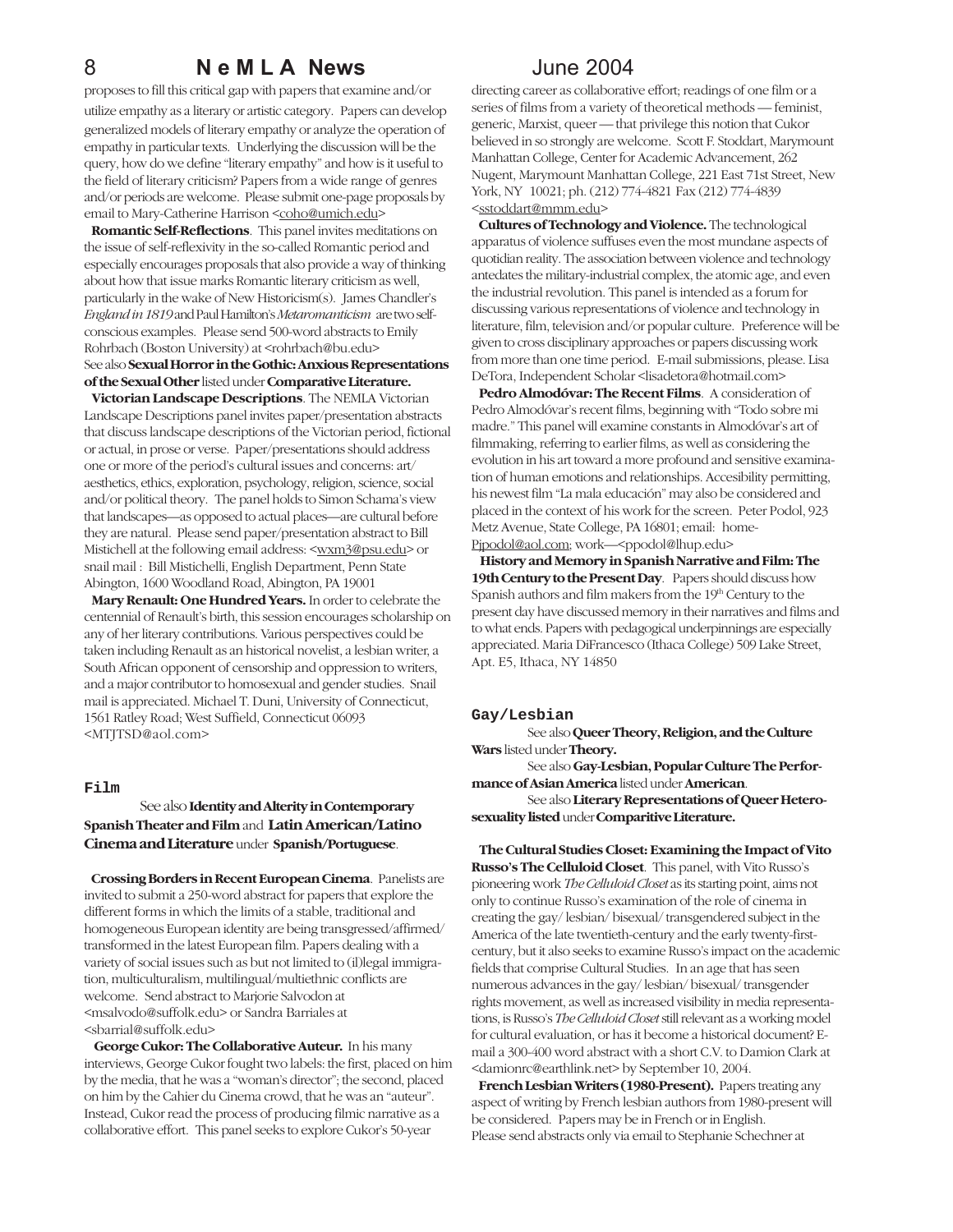#### <sas0004@mail.widener.edu>

 **Queering Modernism**. This panel invites panelists to consider the connections between modernism and queer history. More specifically, in encourages panelists to consider the impact of gay & lesbian studies and queer theory on our understanding of modernist literature and culture. Questions that this panel seeks to answer include: To what extend does homoerotic desire inform modernist art and literature? How might we reconceptualize a "modernist canon" to acknowledge the contributions of gay and lesbian writers? How can we engage queer theory in a re-reading of canonical modernist texts and authors or assumptions about modernist aesthetics? Abstracts should be sent to Peter Naccarato via e-mail at <pnaccarato@mmm.edu>

#### **French**

See also **Encounters of French and German Women** listed under **Comparative Literature.**

See also **French Lesbian Writers (1980-Present)** under Gay-Lesbian.

 **Fashion and Social Subversion in Nineteenth-Century**

**France**. This panel considers the rise of fashion in and as a cultural discourse expressing both social conformity and social subversion. In nineteenth-century France, fashion functioned as a discourse through which social groups asserted identification and yet it functioned equally potently as a discourse of subversion through marginal figures such as the courtesan and the dandy. Our inquiry into the role of French fashion in the turbulent nineteenth century will include discussions of consumerism, social climbing, women in the marketplace and the emergence of the fashion icon. Susan Hiner and Lise Schreier, Vassar College, Box 147 Vassar College; 124 Raymond Avenue; Poughkeepsie, NY 12604 email: suhiner@vassar.edu; lischreier@vassar.edu

 **Moving Up, Moving Out: Displacement, Assimilation, and Shame in French and Francophone Literatures.** Moving Up, Moving Out: Displacement, Assimilation, and Shame in French and Francophone Literatures." This panel welcomes papers in French or in English exploring representations of shame as a result of social and/or cultural migrations, in literary texts from any period or genre. Please submit electronically a 300-word abstract to Annik Doquire Kerszberg, Lock Haven University of Pennsylvania, at <akerszbe@lhup.edu>

 **Passions et Poetiques du desir.Roundtable.** In this panel, we are looking for papers on narratives by women writers from the French speaking world, addressing the dialectics and poetics of love, passion and sexual desire Dr. Noelle Carruggi, New School U/Ethical Culture Fieldston School, 605 East 14th Street, 8G, New York, NY 10009 (use email address to contact me during the summer) <noelle\_carruggi@yahoo.com> phone and fax: (212) 842 4891

 **Legacies and Legends of the Cursed Poet**. Verlaine's designation of the "poète maudit" over a century ago continues to hold popular sway. How does a scarred life or a thwarted career become emblematic of a Promethean view of poetry, damaging the one who touches the fire of the gods? Proposals should address the legacy of specific "poètes maudits" or manifestations of the concept within French and Francophone literatures. Submit 250- 500 word abstracts by e-mail (pasted or in Microsoft Word attachment) to Kara Rabbitt <rabbittk@wpunj.ed> Exile and the Narrative Imagination. The session will examine texts by any exiled writer from any country, dealing with the literary representations of exile. Send abstracts to Dr. Agnieszka Gutthy,

Southeastern Louisiana University, <agutthy@selu.edu> **Francophone Women Writers: Love and Madness**. Love "amour passion" can be the cause of madness or a cure for madness. This panel will analyze the search for love and psychological balance along with the serach for self-definition as portrayed by writers from France, Quebec, the Caribbean, North Africa and Sub Saharan Africa. Debra Popkin, Baruch College CUNY, 434 Warwick Ave., Teaneck, NJ 07666-2926; ph. (201) 837-5738; Fax 201-833-0944. Email submissions preferred: <DebraP26@aol.com>

#### **German**

See also **Encounters of French and German Women** listed under **Comparative Literature**.

 **Manifestations of Decadence in German Literature of the 20th- and 21st-Centuries**. This interdisciplinary panel will focus on manifestations of decadence, both theoretical and aesthetic, in German-speaking literature of the 20th- and 21st-centuries. Comparative submissions involving other literatures, art forms, architecture, film, and music are welcome. Cynthia Chalupa, West Virginia University, Department of Foreign Languages, PO Box 6298, Morgantown, WV 26506 <cynthia.chalupa@mail.wvu.edu>

 **Travel in Post-Unification German Literature after Unification.** The session will focus on travel as a way of exploring transformation processes, identity formation, and border crossings of various kinds in post-unification German literature. Confrontations with lines of division

and stereotypes may be discussed from a theoretical, political, sociohistorical, or interpersonal point of view against the backdrop of political developments in Germany, the European Union, and America. Send abstracts to Barbara Mabee, , snail mail at Oakland University, Dept. of Mod. Langs. and Lits., Rochester, MI 48309., email <mabee@oakland.edu> fax (248) 370-4208

 **Die Moderne and all of its Discontents: German Literature and Culture at the Fin de Siècle.** Papers are sought, which examine an aspect or aspects of the Fin-de-siècle's multi-faceted and sometimes contradictory culture, with particular emphasis on discontentment or disillusionment as expressed in literary works or other contemporary cultural texts. Thomas L. Buckley, St. Joseph's University, Dept. of Foreign Langs. & Lits., Saint Joseph's University, 5600 City Ave., Philadelphia, PA 19131; ph. (610) 660-1859; Fax (610) 660-2160 <br/>buckley@sju.edu>

 **Irony and Human in Swiss German Literature.** Abstracts/ papers that explore and interpret Irony and Humor in texts by German-speaking authors who hail from or reside in Switzerland are most welcome. Submissions may be sent via snail mail or e-mail to the following address: Prof. Richard R. Ruppel, Department of Foreign Languages, 490 Collins Classroom Center, University of Wisconsin-Stevens Point, Stevens Point, WI 54481; Fax: (715) 346- 4215; Tel. (715) 346-4410 <rruppel@uwsp.edu>

 **Cultural Change in German: Diasporic —Translingual – Transnational Aesthetics?** This panel invites your reflections on issues of production, distribution, reception, and the pedagogical uses of diasporic, translingual, transnational German-language cultural products.

 In search of a new global literature, of a perhaps translingual and transnational literature, can there be a specifically "German" contribution? Is the emergence of translingual literatures in American writing on the border-land (Spanish/English) finding correlatives in hybrid or diaspora culture in German-language communities? Can we identify a translingual or transnational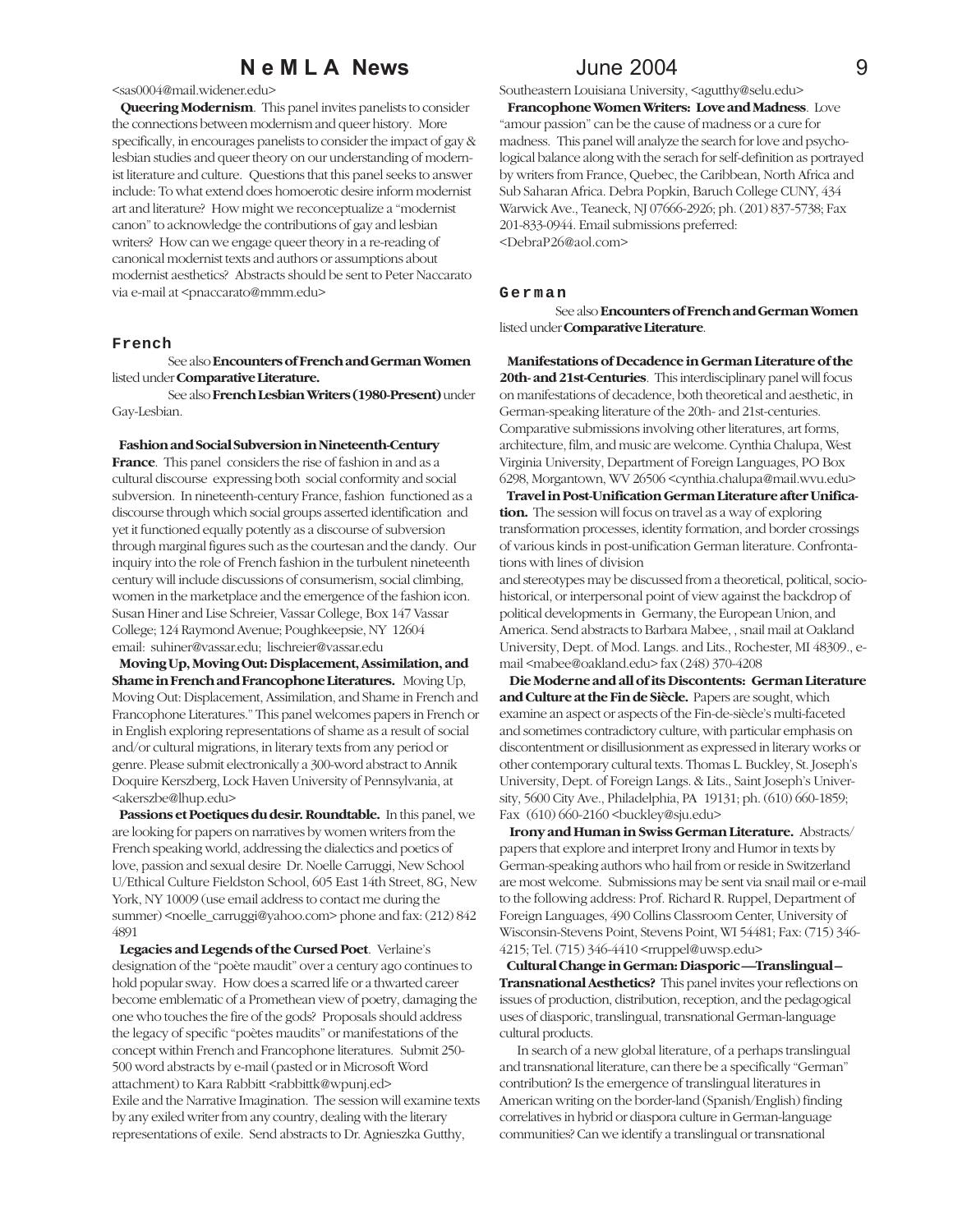aesthetics of production or reception? How are notions of "nativity" or "non-native" challenged? How do mixed inter- and intraethnic and mixed inter- and intralingual affiliations shift the meanings of terms like "home" "belonging" "identity" "local" and "global"? Whom, what, how, and why do we research and teach on those issues in our German Studies and German Literature courses? Please e-mail your proposal by Sept. 15, 2004 to Dr. Erika Berroth, Associate Professor of German, Southwestern University <berrothe@southwestern.edu>

#### **Italian**

 **La comicita' nella narrativa italiana moderna**. Throughout the 2Oth Century we have witnessed the formalization of important theories regarding laughter (recall among others Bergson and Freud, Pirandello and Bachtin, Propp and Eco) and the choice on the part of numerous authors of adopting humor as a means of expressing their opinions, often in periods of difficulty. At times, humor has been used to circumvent political, ideological, and religious censorship, to point out the incongruities and ipocrisy of certain mechanisms of mainstream culture and to foster new and creative ways of expression. This session intends to explore the relationship between the various comic forms (satire, irony, etc.) and the different possible re-readings of history and the values of society represented in it (from the paradoxical taste of Campanile to the mocking one of Fo), as an educational tool for the renewal of the modern Italian cultural conscience. Dr. Daniela De Pau, Drexel University, 229 North 33rd Street Philadelphia, PA 191044; ph. (215) 386 3602; fax (215) 895 6775 danieladepau@hotmail.com

 **Italian Women's Studies**. This session on Italian Women's Studies welcomes papers on any aspects of Italian women's textual production across the centuries. Approaches may include, but are not limited to, historical, literary, or theoretical perspectives. Please send your papers to Tommasina Gabriele at tgabriel@wheatonma.edu

 **Beyond Margins: Third Millennium Italian Women Writers**. Consolidating a trend already inaugurated in the nineties, the new millennium literary scene in Italy sees a boom of novels written by a new generation of women writers. This panel invites a further investigation of the reasons beyond such escalation, as well as more circumscribed studies relative to specific texts and authors. Also comparative approaches are welcomed. This panel aims at exploring a part of Italian contemporary literature that is considered "marginal" and is therefore often unknown. The richness and potentialities of such works and writers open the lane to innovative developments for Italian literature, which, more than other literary scenes — i.e. the anglophone and francophone ones — up to this time has been more traditional. Please send proposed paper titles and abstracts of about 150 words to Simona Barello, New York University - Università Popolare Roma <simona.barello@nyu.edu**>**

 **Italian Culture**. Papers (in Italian or English) should focus on the influence of the Italian cultural identity. Proposals for courses on Italian culture or interdisciplinary approaches to the subject are welcome. Emanuele Occhipinti, Drew University, Dept. of French and Italian, Drew University, Madison, NJ 07940, Email: <eocchipi@smith.edu>

 **Religion in Twentieth Century Italian Literature.** Papers dealing with authors or works in twentieth century Italian literature that develop religious themes or reveal, more or less openly, a fundamentally religious outlook. Professor Umberto C. Mariani, 376 Zion Rd., Hillsborough NJ 08844-2512; Department of Italian, Rutgers University, 84 College Ave., New Brunswick NJ 08901; ph.

(home) (908) 369-5141; (w) (732) 932-7536; (fax) (732) 932-1686; email <mariani@rci.rutgers.edu>

 **The Latest Poets and Novelists.** This panel is meant to encourage the dissemination of information and discussion about the most recent literary production in Italy, and other Italophone areas of the world. The work of authors, writing in Italian, who are recent immigrants to Italy, or of emigrants residing abroad is also welcome. Mark Epstein, 486 Parkway Ave., Ewing, NJ 08618 (home); ph./fax (609) 882-7219; Dept. of Comparative Literature, Princeton University, Princeton NJ 08544. **E-mail submission preferred**: <m.epstein@att.net>

 **Italian Cinema: Past and present**. Exploration of the works of past and/or present Italian film directors in order to understand the continuity of a unique form of art which is very sensitive to Italy's social and political concerns. Daniela Bisello Antonucci, Princeton University <dantonuc@princeton.edu> 80 Fairfax Court; Madison, NJ 07940; ph. (973) 765-9054; Fax (973) 765-0574

 **After Tondelli: Bodies, Genders, and Knowledges in Italian Fiction after 1990**. This panel seeks contributions that explore some of the new authors and trends that have emerged on the Italian literary scene since the 1990s. We are be particularly interested in papers dealing with the representation of the body; narrative explorations of gender; the cognitive dimension of fiction; and the interaction between the local and the global. We are also looking for papers which consider the role of Pier Vittorio Tondelli (his novels, essays and editorial initiatives such as the Under 25 project) in promoting and providing a cultural space for this new literary experiences. Eugenio Bolongaro, Department of Italian Studies, McGill University, 688 Sherbrooke St. West, Montreal, QC H3A 3R1; Ph: (514) 398-3953 Fax: (514) 398-1748 . **Proposals by e-mail if possible.** <eugenio.bolongaro@mcgill.ca>

 **Italian Literature from Renaissance to Baroque**

Those interested in any aspect of Italian literature from the Renaissance through Baroque periods are encouraged to submit abstracts for 15-20 minute papers to the address below. For e-mail submissions: <jcozzarelli@ithaca.edu>; otherwise, send to: Julia Cozzarelli, Department of Modern Languages and Literatures, Ithaca College, Ithaca, NY 14850.

 **La natura come religione e filosofia nel Leopardi.** Il ritorno alla natura come guida dell'uomo verso un nuovo mondo riscoperto pensa senza lo scontro del passato greco-latino.. Benche' il Leopardi sia ancora legato al passato greco-latino nelle immagini utilizzate, si sente in lui il bisogno di fare della natura una nuova filosofia e una nuova religione. Papers should show how these concepts are demonstrate in Leopardi's work. Papers can be in Italian or English. Letizia Sutera <suteral@wpunj.edu> 37 Corabelle Ave, Lodi, NJ 07644

#### **Pedagogy**

See also **High School Students in College Composition and Literature Courses: The Impact of Dual-Enrollment Programs** listed under **Composition**.

See also **Teaching Creative Non-Fiction** listed under **Composition**.

 **Two-Year Caucus Roundtable: Pedagogy Plagiarism and the Profession. Roundtable**. Plagiarism has always been a problem in the academy but the use of the internet has complicated the issue. This panel proposes to focus on the dilemma, the detection and its possible solutions. Dan Schultz, Cayuga Community College, 197 Franklin Street, Auburn, New York 13021 schultz@cayuga-cc.edu

 **Adjunct Activists or Activist Adjuncts: 'And Every Humor Hath His Adjunct Pleasure' Roundtable**. This roundtable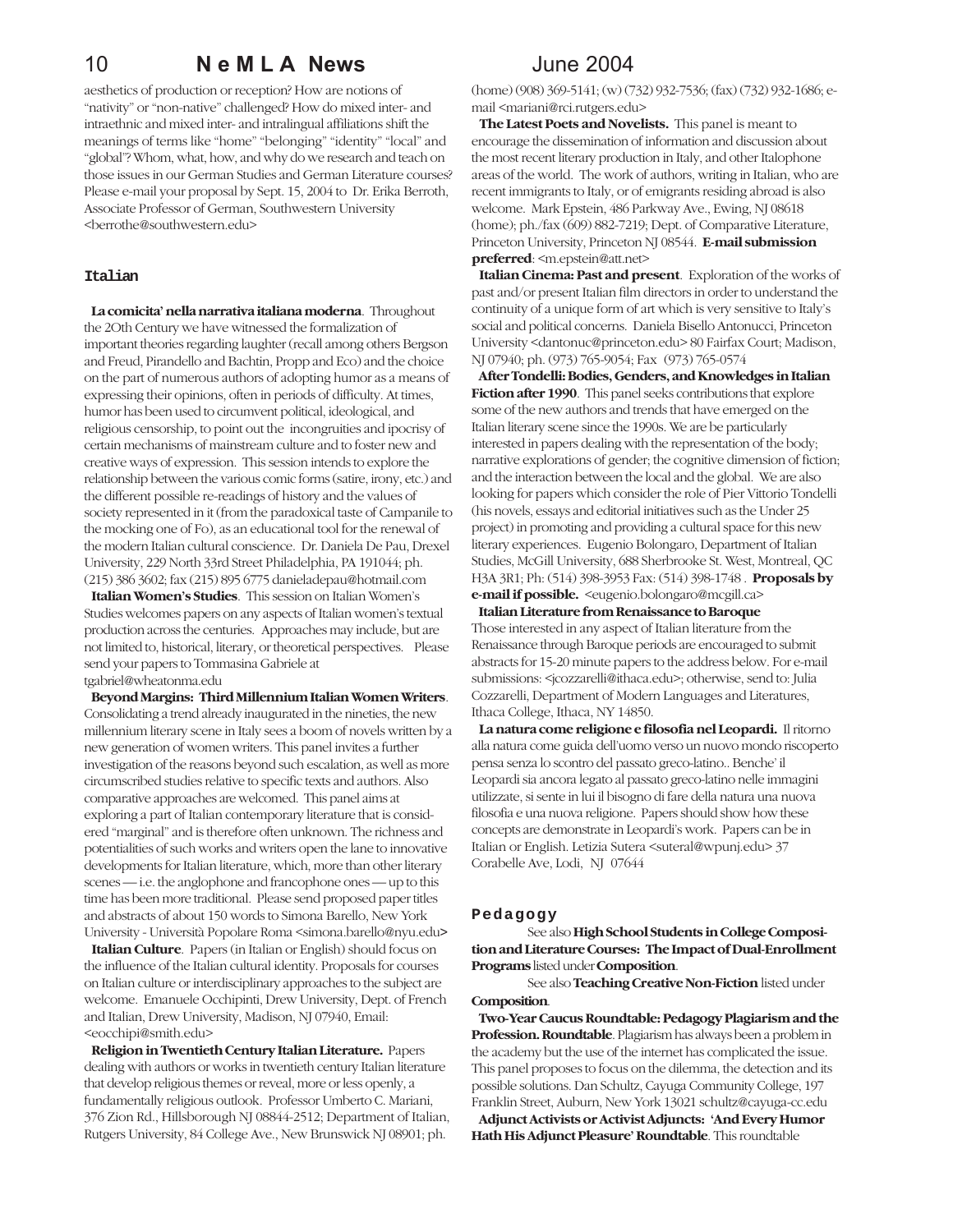discussion invites participants who represent diverse viewpoints on adjunct faculty in the profession. In spite of over two decades of guidelines of good practices issued by AAUP, MLA,AFT, the statements are either ignored or unread. How to work with activist adjuncts who seek to create a healthier workplace for themselves, the students, their full-time colleagues, and the institution? How do adjuncts and administrators communicate effectively the issues and concerns represented by both sides? Send 250-500 word abstracts to Kandace Lombart <klombart@earthlink.net> ; or mail to: 41 Harwood Drive, Amherst, NY 14226 by 9/15/04.

 **Ecocriticism and the Practice of Reading. Roundtable.** Sponsored by the Association for the Study of Literatureand Environment (ASLE). This session invites papers that explore and reflect upon reading-oriented theory and practical applications in composition and literary studies.

What is the relationship between reading and ecological thinking? How does the practice of critical reading enrich the study of social and biological interrelationships? 500 word abstracts by 15 September to Mark C. Long at Mark C. Long, Department of English, Keene State College, 229 Main Street, Keene, NH 03435- 1402; mlong@keene.edu

 **Tools of the Trade: Creative Writing Exercises Outside the Classroom**. This pedagogical session continues last year's panel discussion of the merits of creative writing exercises for both young and more established writers. The focus this time is on solitary, at-home exercises and the steps necessary to move from exercise to artwork. Those interested in participating should submit a pedagogical statement on writing exercises beyond the classroom as well as a sample writing exercise to: Dr. Beth Martinelli at <beth.martinelli@email.stvincent.edu>

#### **Spanish/Portuguese**

 **Baroque Festivals in Spain and Latin America: From Recreation to Re-creation**. Festivals on both sides of the Atlantic took place in encoded spaces as richly layered in symbols and emblems as the ceremonial dress that these celebrations commanded. The variety of spectacles performed in these festive spaces, from parades and masques to bullfights and mock battles, involved and affected the attendants in different ways. This panel aims to explore Baroque recreation in Spain and Latin America as a carefully constructed activity that not only promoted physical and spiritual rejuvenation but also produced other enduring effects on those who attended the "fiesta". It also endeavors to study festivals by way of their re-creations, i.e. by examining the texts that reproduced, or created anew, these celebrations for its attendant readers. Please send submissions in English or Spanish to <Joanne\_Kedzierski@brown.edu>

 **Self and Society in 20th Century Spanish Poetry.** The 20th Century, a period of profound changes in Spain also witnessed a rich output of poetic discourses unparalleled since Spanish Golden Age. Whereas some poets recoiled into their inner experience, others projected themselves in several ways toward their social environment. This panel welcomes papers which might encompass one or several gradations of these dynamics. Oneida M. Sánchez, Borough of Manhattan Community College; ODISIL2@aol.com

 **Identity and Alterity in Contemporary Spanish Theater and** Film. Issues of the construction of identity abound in contemporary social and humanistic studies. In particular, the dynamics of relationship between the "self" in opposition to the other which can now be seen as "from" or "against" the position of the "other". This panel will explore the social implications of this

dynamics in the films of present-day Spain. Anita L. Johnson, Associate Professor of Spanish, Department of Romance Languages and Literatures,Colgate University, Hamilton, New York 13346; <ajohnson@mail.colgate.edu>

**Latin American/Latino Cinema and Literature.** Cinematic and literary strategies by film directors and writers in their representation of cultural, social, political and gender issues. Thematic and/or theoretical approaches will be considered for the discussion of intertextuality in the adaptation of Latin American/Latino literature to film. Ludmila Kapschutschenko-Schmitt, Rider University, Lawrenceville, NJ 08648 <Schmitt@rider.edu>

 **The New Historical Novel in Latin America.** This panel will examine new historical novels from different Latin American countries, paying special attention to issues pertaining to the fictionalization of history, metafiction, and self-reflexivity. These three issues are crucial in highlighting the properties of language and its impact on de-emphasizing the narration of facts and "great" historical events in favor of leading the reader to experience the social and human motives that led historical agents—often unknown—to think, feel, and act in the way that they did. Please email papers to Beatriz Urraca (Widener University) <pagespan@comcast.net>

**Is "Gen X" it? Redefining Contemporary Spanish Literature**. How does the term "Generación X" adequately or inadequately define young Spanish writers? What other trends can be identified in Spanish literature of the late 20th and early 21st centuries? Email one page abstracts in Spanish or English to Kathryn Everly : <keverly@syr.edu>

**Text, Performance, and Representation in Contemporary Spanish Theater**. Jean Alter's seminal works on semiotics and the theater (1981, 1991) continue to foster scholarship on the complex nature of modern theater with its essential tension between text and performance. Regardless of whether in individual works this tension privileges text or performance (and reception), there is a self-reflexivity that characterizes much of contemporary Spanish theater today. By exploring the concept of modern theatricality and expanding the definition of metadrama to include intentional intertextuality and the multi-dimensionality of adaptation, we can gain a fuller appreciation of ways in which theater conventions continue to be challenged and redefined. Abstracts of 250-words to Dr. Barbara F. Buedel, Associate Professor of Spanish, Lycoming College, Dept. of Foreign Languages and Literatures, Box 2, Williamsport, PA 17701 although e-mail submission is preferred <buedel@lycoming.edu> Attachment must be a Word document. **Narratives of Displacement: Mobile Identities inHispanic Literature.** In the last twenty years theories of space and the body have been very prominent in literary and cultural studies, especially in the analysis of construction of identities, and more specifically those situated in the margins and borderlines. This panel will explore the relationship between body and space and the construction of mobile and plural identities that, in turn, redefine the limits of those spaces. Papers addressing these issues in Hispanic literature from either side of the Atlantic or from a Transatlantic perspective will be considered. Send one page abstract to M. Edurne Portela at mep8@lehigh.edu Organizer: M. Edurne Portela, Lehigh University, Department of Modern Languages and Literature, 9 West Packer Avenue, Bethlehem, PA 18015-3162

 **The "Crack Generation" in Contemporary Latin American Literature.** The session intends to bring to light the rupture between the "Crack Generation" and the generation of the socalled "Boom." Is there a complete break with Latin American writers, such as Garcia Marquez, et al? Has this "Crack Generation" really abandoned the post-colonial and historical preoccupations?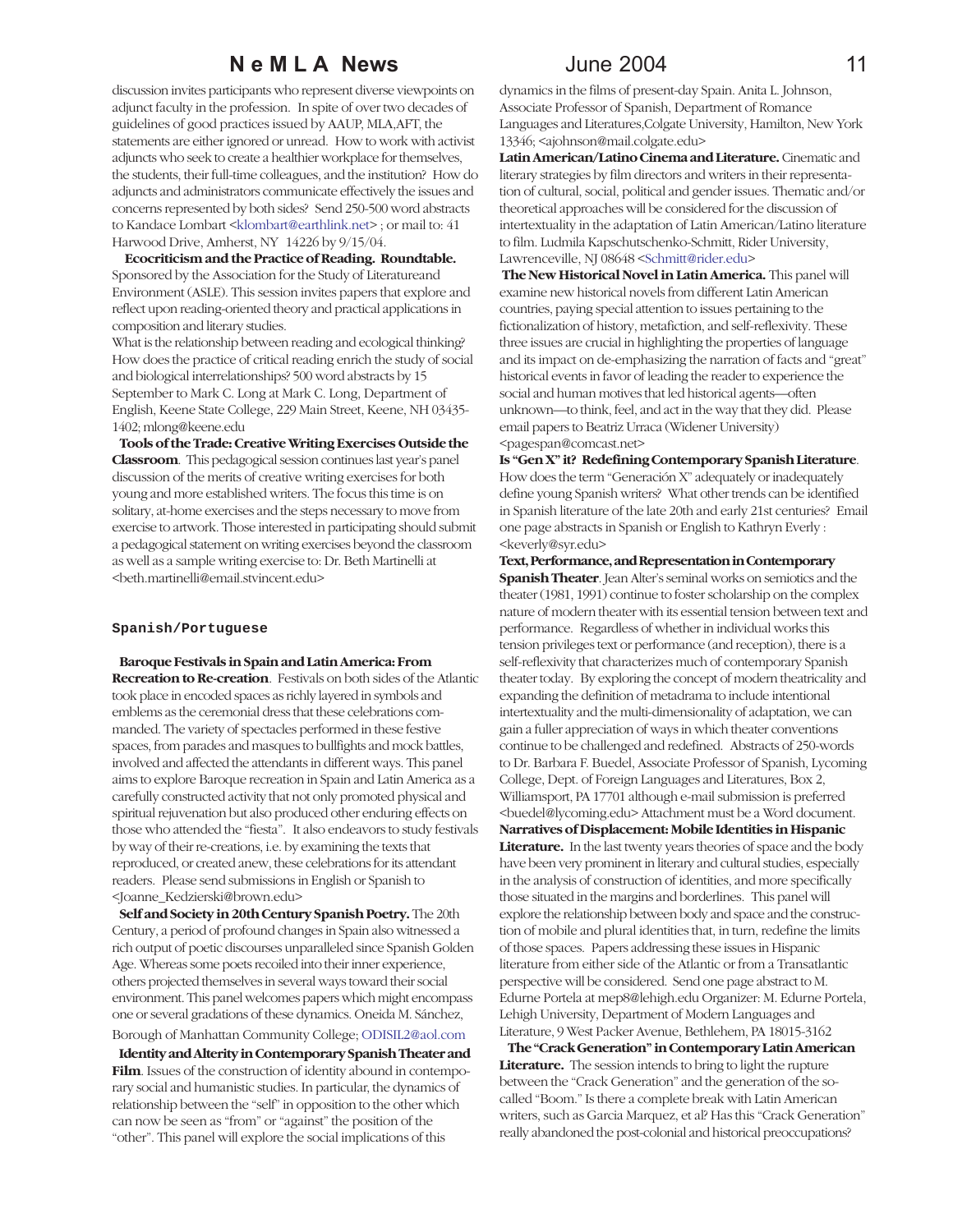Has Macondo finally turned into "McCondo?" Dr. Vincenzo Bollettino,Spanish-Italian Department, Montclair State University, Upper Montclair,New Jersey 07043.

#### **Film**

 **Revising Horror — Remaking George Romero's Dawn of the Dead**. George Romero's *Dawn of the Dead* sustained a radical "make-over" in 2004. Though Romero's commentary on consumerculture seems nearly lost, Synder does provide his audience with much "food for thought." This panel strives to examine the socialcommentary of these "same but different" films. Erica Joan Dymond, RR#3 Box 51, Dalton PA 18414 <ejd3@lehigh.edu>

 **Film: Fashionable Film & the Endless Cutting Edge**. Barbara Stanwyck's infamous anklet in *Double Indemnity*, Beatle boots and "mop-tops" in a *Hard Days' Night* and *Help*, disco clothes and dancing in *Saturday Night Fever*, Annie Hall's Chaplinesque outfits, the ubiquitous "shades" and black leather jackets in The Matrix all signify profound cultural shifts and readjustments. With this broad focus in mind, this panel invites a variety of critical papers that address this notion of "the fashionable" in modern and postmodern film. Panelists are asked to closely examine one "cutting edge" film and discuss what edges are specifically being cut or a series of films that track a specific "edge" over a period of time, perhaps across the life-cycle of a specific genre. Please contact Dr. Anthony D. Hughes at <hughes@hilbert.edu>

### **Forms of Ethnographic Spectacle and the Status of Truth in Docudrama and Documentary**.

This panel invites proposals exploring the intersections between the genre of ethnographic film, (Flaherty, Rouch) and a genre we have styled for the moment as "ethnographic docudrama" (*Zulu*, *Black Hawk Down*). We are particularly interested in papers that discuss the use of a performative rhetoric in the construction of identity, race, and truth. How does docudrama unsettle documentary claims to truth? How is the notion of bearing witness embedded in both genres? What ideologies inform these genres? We also invite papers that explore independent examples of ethnographic docudrama or ethnographic film, providing a basis for a comparison of these genres in the discussion following the presentation. Send 500 word proposal or completed paper to Denise O'Malley, Massachusetts College of Art, Critical Studies Department, T-533, 621 Huntington Ave, Boston, MA 02115; <domalley@massart.edu>

#### **Popular Culture**

#### See also **Dirty/Pretty/Thing: Human Trafficking in Film, Fiction, and Public Discourse** listed under **Film**.

 **Left or Right? Ideologies in Horror Fiction**. This panel explores the extent to which horror fictions (in literature and film) perform an 'ideological' function. Presenters are invited to consider the possibility that horror 'inherently' challenges dominant norms, as well as the possibility that it performs an essentially conservative function. Papers may also address particular works of horror, or they may consider the techniques that authors/directors use to achieve an ideological effect. Papers or abstracts should be submitted by email to <elric\_ps@yahoo.com>

Submissions may also be sent to: Elric M. Kline, 1551 Maple St., Bethlehem, PA 18017

 **The X-Files and Literature**. In the 1990s *The X-Files* challenged, albeit frequently tongue in cheek, conventional perceptions about reality in television and in life. It also resonated and rewrote perceptions about literature, often in an equally tongue in cheek and

unsettled mode. This session will present essays that explore *The X-Files*' revision and adaptation of literature and literary conventions, literary works or forms that anticipate the major traits that make *The X-Files* what it is, and the program's reflexive influence on other forms of literature or 20/21st-century adaptations of literature. Sharon R. Yang, Worcester State College, 55 Elmwood St., Auburn, MA 01501; ph. (508) 753-1070 <syang@worcester.edu> See also **Encounters of French and German Women** listed under **Comparative Literature.**

#### **Theory**

 **Theorizing Disability. Sponsored by the Society for Critical Exchange.** Papers that consider the study of or analyze discourses surrounding ability and disability, involving disciplinary frameworks across the humanities as well as other fields. Presentations may engage any relevant theory, including critique of the theoretical underpinnings of the study of disability and/or the notion of ability. Abstracts to Scott DeShong, <spdes@conncoll.edu> or alternatively Quinebaug Valley Community College, 742 Upper Maple St., Danielson, CT 06239.

 **New Vocabularies in Adaptation.** Possible subjects include: Traditional or "classical"; adaptive exchanges such as Literature and Drama, Opera, Ballet, or Music; More modern translations such as ones between Literature and Films or Television. Finally, the rise of New Media Studies provides the opportunity to discuss the relationships between Literature and Video games, DVD interfaces, Hypertext adaptations, Online database adaptations, Digital Art, and even Toy crossovers. Please submit your 250-500 word abstract to: Mark Rowell Wallin, University of Waterloo, 200 University Ave. W., Waterloo ON Canada N2L 3G1, 519-888-4567 ext. 2705 mpwallin@artsmail.uwaterloo.ca

 **Queer Theory, Religion, and the Culture Wars**. As an outgrowth of discussion at the 2003 American Literature Association's Queer Theory Symposium (Cancun, Dec. 2003), this panel is proposed to elicit papers dealing with films and/or literary works that respond to issues of Queer Identity, the debate about Marriage and other civil liberties, and/or the onging issues associated with "the Culture Wars." Dr. Tramble T. Turner, Penn State Abington,1600 Woodland Rd., Abington, PA 19001; ph. (215) 881-7532 (office); (215) 881-7333 (fax); <TTT3@PSU.EDU>

### **Women's Studies**

See also **Encounters of French and German Women** listed under **Comparative Literature.**

See also **Francophone Women Writers: Love and Madness** listed under French.

See also **Rhetorics of Place in Literature: Issues in the Field**. (Roundtable) listed under **American.**

 **The Female Author/ The Female Character In Contempo**rary Women's Fiction. Oneida M. Sánchez < Odisil2@aol.com>  **Women Writing Race in the 1950s and 1960s**. United States culture often selectively remembers the Civil Rights movement by its men. This panel seeks papers that explore the ways women were writing about race in general and/or the Civil Rights movement specifically in the 1950s and 1960s. Papers may focus on various media, including novels, poetry, drama, journalism, film, short stories, etc. Especially welcome are papers on the work of non-canonical and/or minority women. Please send one-page abstract in text (no attachments) to: juliecarynerad@racescholar.net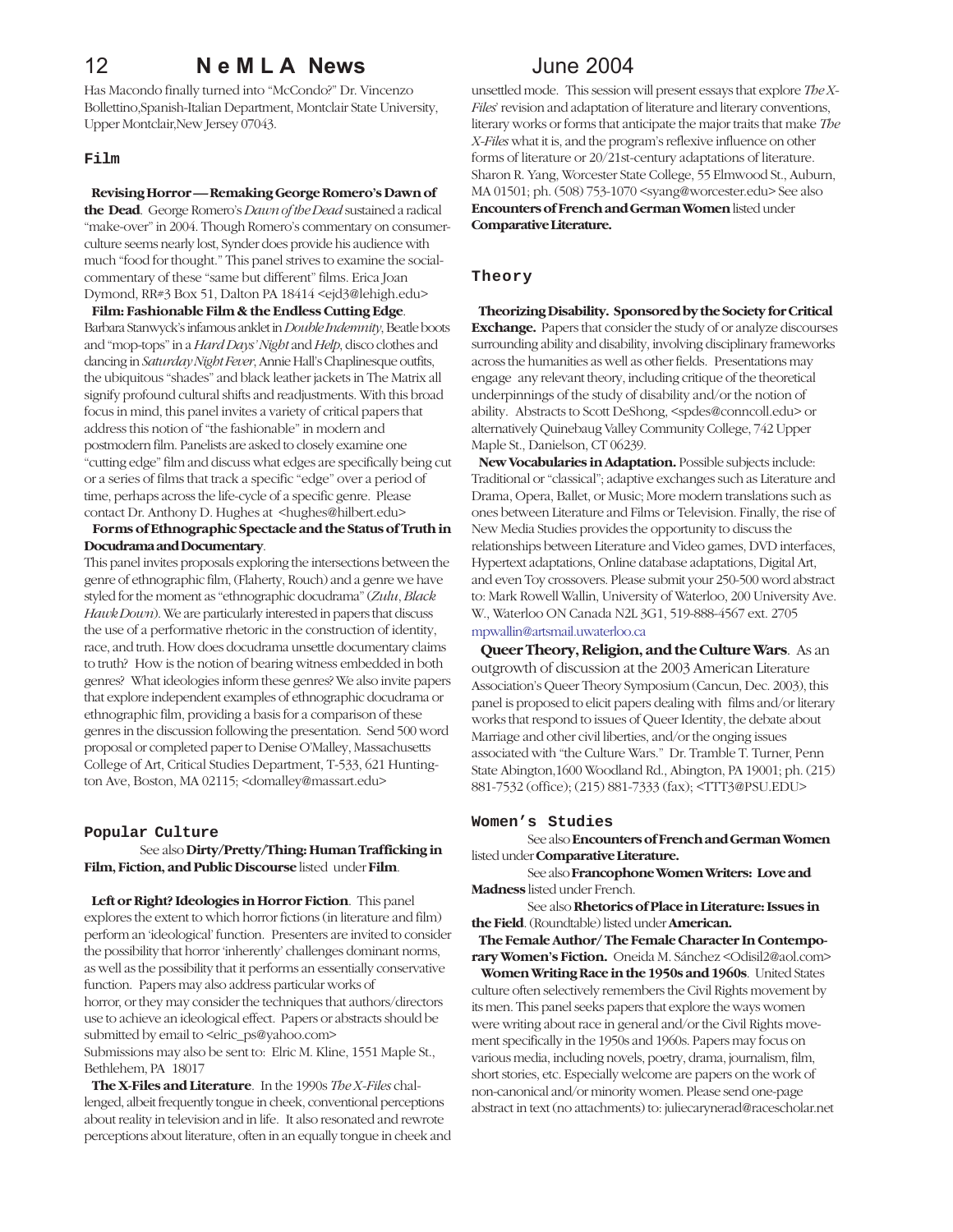Julie Cary Nerad, Ph.D., Morgan State University, Department of English and Language Arts, Baltimore, MD 21251.

 **Empowerment of Exploitation**. Third world theater: how do female playwrights in countries such as India, South America, South Africa and Asia combat colonialism? Is theirs a post-colonial theater? Playwrights such as Suzan Lori- Parks and Maria Irene Fornes, American playwrights, craft dramas that combat the colonial images of women? How do their counterparts compare? Sharon M. Brubaker, Drexel University, Temple University 2049 Locust Street Apt. 9, Philadelphia, PA 19103; (215) 895-6781 (W); (267) 251- 5999 (Cell) <br />  $brubaksm@drexel.edu$ 

 **Unjustly Cast Into Shadow: Women Writers and Their 'Great' Male Connections.** Recovering women writers who are connected in some way to a 'great' male often proves problematic, since the majority of readily available information about the woman writer comes from sources focused on the 'great' male. Oftentimes this one-sided view aids in the perpetuation of literary myths surrounding the woman writer's importance and/or the nature of her relationship with the 'great' male. This panel aims to explore the creation of these literary myths, to question their validity, and to place the woman writer within a traditionally male literary history by looking at her influence upon the 'great' male. Send questions and/ or paper proposals to Rebecca McLaughlin <rmclaugh@binghamton.edu>

!

**Graduate Student Caucus** Darcie Rives

The Caucus sponsored two panels on nonacademic job possibilities for graduate students at the 2004 convention. The Caucus has selected Lisa Perdigao's paper, "Dismembered Muse: Seamus Heaney's 'The Golden Bough,' The Cure At Troy, and 'Mycenae Lookout' ," as the winner of the Graduate Caucus Paper Prize, to be published in *Modern Language Studies*.

Any paper presented by a graduate student at the 2004 Convention may be expanded and submitted for consideration for the 2005 paper prize

!

Women's Caucus Report Ruth B. Anolik

NEMLA Women's Caucus Best Essay in Women's Language and Literature Award, **Call for Papers:** Submissions are requested for 2005 Women's Caucus Best Essay in Women's Language and Literature Award, to be given for a 20-25 page essay, based on a paper presented at 2004 NEMLA, dealing with women's issues. First prize: \$75; Runner up: \$50

The winning essay will be published in *Modern Language Studies.* The essay may not be submitted to another journal for the duration of the award's deliberation. Deadline **12/18/04**; winner will be announced at NEMLA 2005. Send paper to: Maria DeVasconcelos; 78 Bank Street #23; New York, NY 10014

2004 Women's Caucus Awards

 **Winner:** Beth Capo. "Can This Marriage Be Saved?: Birth Control and Marriage in Modern American Literature"

 **Runner-up:** Elizabeth Abele. "The Open Range: Jane Smiley Reclaims the Feminine Western Tradition"

**LGBT Caucus** Michael Schiavi

The LGBT Caucus is very excited to be revitalizing its presence at the Boston Convention (31 March-2 April 2005). We strongly encourage all NEMLA members to consider submitting paper proposals to any of the following LGBT-related panels, all of which are listed in the June Newsletter:

—"Queer Theory, Religion, and Culture Wars" (Tramble Turner, Chair)

> —"Queering Modernism" (Peter Naccarato, Chair) —"The Cultural Studies Closet: Examining the

Impact of Vito Russo's THE

CELLULOID CLOSET" (Damion Clark, Chair) —"George Cukor: The Collaborative Auteur" (Scott Stoddart, Chair)

—"Literary Representations of Queer Heterosexuality" (Richard Fantina, Chair)

Anyone giving an LGBT-themed presentation at the 2005 Convention is invited to submit her or his talk, expanded into article length and format, for consideration in the 2005 LGBT Best Essay contest. The winner of this contest will receive a \$100 cash award, and her or his article will be published in *Modern Language Studies*, NEMLA's refereed journal. Article

submissions will be due by **December 15.**

We would also like to begin planning social activities relevant to the LGBT community while NEMLA is in the Boston area. Anyone able to provide suggestions on the Boston "scene" should please contact me <MSchiavi@nyit.edu> as soon as possible.

#### $\bullet^*$

### **NEMLA Summer Fellowship Committee Report**

Neil Hultgren and David Thiele are the 2004 recipients of NEMLA's Summer Fellowship Awards. Congratulations to them both!

Neil is a doctoral candidate at the University of Virginia. His proposal for the fellowship grows out of his dissertation, "Melodrama, Desire, and the Spoils of Late Nineteenth-Century British Imperialism," in which he examines the role of melodrama in British fiction, 1857- 1905, as an expression of the "racial tensions, sexual desires, and economic motives" involved in British imperialism. The fellowship is enabling him to access two collections at the British Library in London: some of Wilkie Collins' original melodramas in manuscript form, and significant contextual documents in the archival materials of the India Office.

David Thiele is revising his doctoral dissertation, completed at Boston College in 2003, into a book manuscript. His project, "Vulgarians at the Gate: Status, Culture, and Adult Education in Mid-Victorian Literature," brings theories of class and status, and the social history of Victorian institutions for adult working-class education to his readings of the works of Gaskell, Jewsbury, Dickens and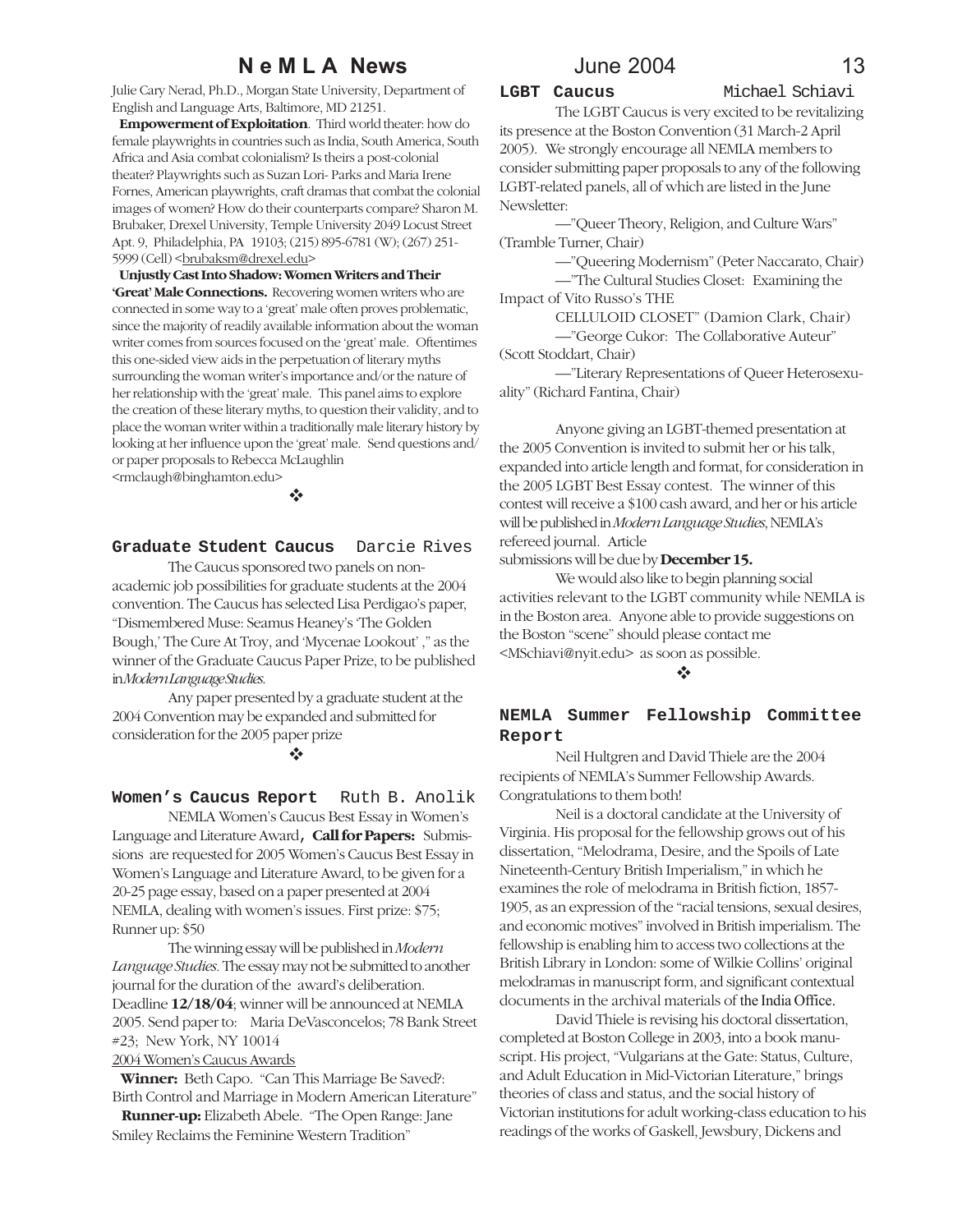## 14 **N e M L A News** July 2004

Ruskin. He is using the fellowship towards a research trip that includes archival materials in Manchester, Lancaster, Sheffield and London.

This year's committee requests NEMLA members to let their colleagues, graduate students and departments know about the summer fellowship awards. Applications are usually due in Jan/Feb. Details of the application process can be found on the NEMLA website and the exact deadline for the 2005 application will be posted in the fall.

!

#### **ELECTIONS TO THE BOARD OF DIRECTORS**

Following the convention in Pittsburgh, candidates were located and reviewed for vacant positions on the NEMLA Board of Directors. The following candidates were approved. For the single candidates, we ask the membership to indicate approval. Please use the ballot below **OR** copy the ballot and send by e-mail to <eabele88@att.net> by July 15. Send to Michelle Tokarczyk by post if you choose at the address below.

#### **Candidate for Second Vice President**

Carine Mardorossian, Ph.D., English; Affiliation: State University of New York at Buffalo

**Brief Biography:** Professor Carine Mardorossian is an assistant professor of English at the State University of New York at Buffalo where she teaches and specializes in postcolonial and feminist studies. For the past four years, she has also held the position of Director of Placement and has helped recent Ph.D.s prepare for the job market. She is currently serving as the NEMLA representative to the national Women's Caucus of MLA. Her articles have appeared in *Signs, College Literature, Callaloo, Hypatia*, and the *Journal of Caribbean Literatures*. Her book *Migrant Rewritings: Reading Postcolonialism Through Caribbean Women Writers* will be published by the University of Virginia Press in summer 2005.

**Goals:** I would be eager and willing to serve as the second vice president of NEMLA. I have been attending the convention religiously for the last five years because I have found it consistently and intellectually stimulating, well attended and run. I have served as the elected NEMLA Representative to the MLA National Women<sup>1</sup>s Caucus and am interested in becoming even more involved with the various aspects of the organization. If I become second vice president, I will actively support the president in carrying out her charge and the mission of the organization; I will assist her as needed with regards to the conference plans and keynote speaker; I will work to increase the awareness and knowledge of NEMLA in order to better serve the organization and will help gather grassroots information to determine its future direction.

**Candidate for French Studies Director** Noëlle Carruggi; Ph.D. French; Affilitation, New School University, New York

**Brief Biography:** Noëlle Carruggi is a graduate of New York University where she earned her PhD in French Literature. Her dissertation on Marguerite Duras was directed by Dr. Eugene Nicole, a proustian scholar and a novelist. Dr. Carruggi's book Marguerite Duras, une expérience intérieure, Peter Lang, 1995, was acknowledged in international scholarly reviews (Etudes littéraires, Bulletin de la Société Marguerite Duras, Romanische Forschungen) as a major contribution in Durasian studies. Her postgraduate research has been centered on women writers from France and the Caribbean and she has published several articles on Duras, Condé, Schwarz-Bart, and Agnant in Francographies the scholarly review of the Société des Professeurs Français et Francophones d' Amérique of which she is a member. She is also a member of the American Association of Teachers of French, and of the North Eastern Modern Language Association. She is the past President of NEMLA's Women's Caucus. For the last three years. As former Vice-President, she organized and chaired the panel "Caribbean Women Writers" and the special event "Dramatic Readings of Creative Work by Women" at the 2002 Convention. For the 2003 Convention, she chaired the panel " Passion amoureuse et poétique du désir" and invited the New York poet, Dr. Carmen Valle, as a guest speaker for the Women's Caucus. Dr. Carruggi teaches French Language and literature at the New School University, in New York. **Goals**: Dr. Caruggi will continue to work to invigorate the French division of NEMLA.

#### **Candidate for German Studies Director**

Helga Druxes; Ph.D. Comparative Literature; Affliliation: Williams College

**Brief Biography:** Throughout her career as a Germanist with advanced degrees in Comparative Literature, Helga Druxes has worked in her scholarship and teaching at positioning the study of German language, literature and culture in broader, comparative contexts. At Williams, she teaches all levels of language and literature, and her interests are in contemporary prose fiction, feminist and postcolonial approaches to literature.

**Goals:** If elected to the Board of Directors as the representative for German, I would work at recruiting scholars in German from the Northeast and beyond (including internationally) to present papers at the conference and to get involved in this regional MLA organization. I would extend the initiatives begun by Neil Donahue and Barbara Mabee. My greatest efforts would go into organising conference panels on timely issues, including pedagogical innovations, such as computer use in the foreign language classroom. As a comparatist orginally trained in German, French and British literatures, I have become increasingly interested in including non-Western literatures(Arabic and Southeast Asian) in my comparative courses and would reach out to include greater representation of these literatures at NEMLA conferences.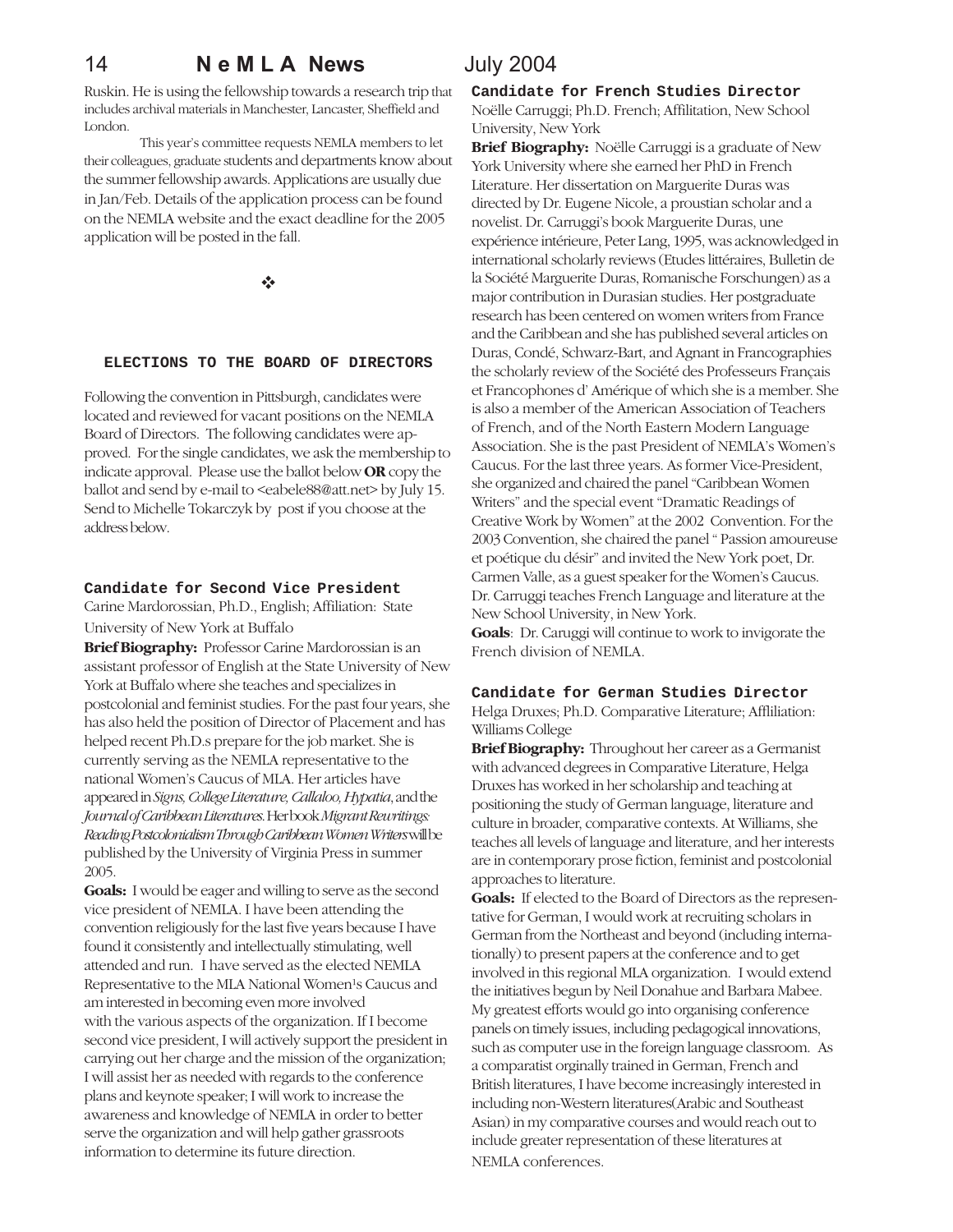| <b>BALLOT</b>                                                                                                                                                     | 2005 MEMBERSHIP YEAR                                                                                                                                                                                                                                                                                                                                                                 |  |
|-------------------------------------------------------------------------------------------------------------------------------------------------------------------|--------------------------------------------------------------------------------------------------------------------------------------------------------------------------------------------------------------------------------------------------------------------------------------------------------------------------------------------------------------------------------------|--|
| From:                                                                                                                                                             | (membership runs from March 1-Feb. 28; those<br>wishing to attend the 36 <sup>th</sup> annual convention in Cam-<br>bridge, Mass. in 2005 will have to rejoin for 2005-6 and<br>register)                                                                                                                                                                                            |  |
| name                                                                                                                                                              |                                                                                                                                                                                                                                                                                                                                                                                      |  |
| street address                                                                                                                                                    | Please check membership category:<br>(please add \$5 for mailings OUTSIDE the U.S. for<br>postage)<br>$\frac{\ }{2}$ \$5                                                                                                                                                                                                                                                             |  |
| city, state or province, zip code                                                                                                                                 | Full-Time Faculty<br>______ \$75 membership fee                                                                                                                                                                                                                                                                                                                                      |  |
|                                                                                                                                                                   | Part-Time Faculty<br>\$35 membership fee                                                                                                                                                                                                                                                                                                                                             |  |
| phone (optional)                                                                                                                                                  | Student/Independent Scholar____ \$35 membership fee                                                                                                                                                                                                                                                                                                                                  |  |
| e-mail (optional)                                                                                                                                                 | Retired<br>\$35 membership fee                                                                                                                                                                                                                                                                                                                                                       |  |
|                                                                                                                                                                   | Joint<br>\$120 membership fee                                                                                                                                                                                                                                                                                                                                                        |  |
| I certify that I am a current (2004-5) NEMLA member with                                                                                                          | _____ \$70 membership fee<br>Department                                                                                                                                                                                                                                                                                                                                              |  |
| all voting privileges (only current NEMLA members may<br>vote) and have not already voted by e-mail                                                               | <b>Total enclosed</b><br>\$ (NEMLA cannot take<br>credit cards; make checks or money orders in U.S. dollars<br>out to NEMLA) (keep a copy for your records or use your<br>cancelled check as your receipt if possible)                                                                                                                                                               |  |
| signature                                                                                                                                                         | middle initial<br>Mailing address (we prefer your home address to ensure                                                                                                                                                                                                                                                                                                             |  |
| Candidate for Second Vice President                                                                                                                               |                                                                                                                                                                                                                                                                                                                                                                                      |  |
| I endorse Carine Mardorossian                                                                                                                                     | country__________; Academic address:                                                                                                                                                                                                                                                                                                                                                 |  |
| Candidate for French Studies Director                                                                                                                             |                                                                                                                                                                                                                                                                                                                                                                                      |  |
| _ I endorse Noëlle Carruggi                                                                                                                                       | state or province _________; e-mail address                                                                                                                                                                                                                                                                                                                                          |  |
| Candidate for German Studies Director                                                                                                                             | $\Box$ phone: $\Box$<br>fax ___________                                                                                                                                                                                                                                                                                                                                              |  |
| I endorse Helga Druxes                                                                                                                                            | Please indicate 3 primary areas of interest using the numbers<br>from the following list:                                                                                                                                                                                                                                                                                            |  |
| Mail ballot to Michelle Tokarczyk, 130 West 16 St., #61,<br>New York, NY 10011-6258 by July 15, 2004 or send by e-<br>mail to address above by the same deadline. | 01: American; 02: Bibliography; 03: Canadian; 04: Compara-<br>tive Literature; 05: English/British; 06: Film; 07: French; 08:<br>Gay-Lesbian; 09: German; 10: Italian; 11: Linguistics; 12:<br>Pedagogy; 13: Popular Culture; 14: Russian; 15: Scandina-<br>vian; 16: Slavic; 17: Spanish/Portuguese; 18: Women's<br>Studies; 19: Composition; 20: ESL;<br>21: Others (please list): |  |
|                                                                                                                                                                   | Send to: Prof. Josephine McQuail, Executive Director;<br>Department of English/NEMLA Box 5053; Tennessee<br>Technological University; Cookeville TN 38505                                                                                                                                                                                                                            |  |

 $\overline{1}$